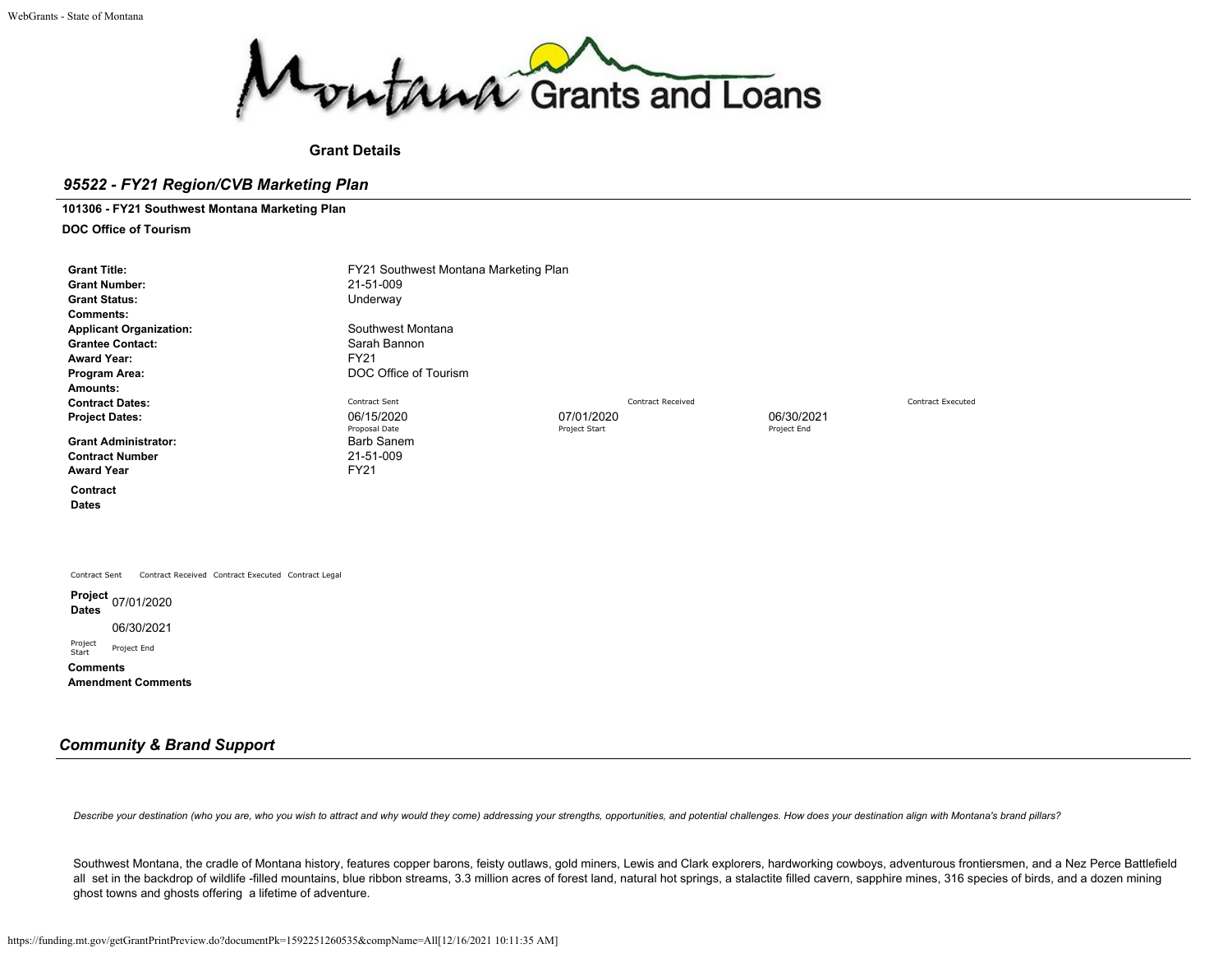Brand Vision: Enchant the visitor with adventures filled with scenic beauty, history, nature, excitement, indelible personalities and stimulate a desire to return.

#### Brand Statement: Dig Deeper

Southwest Montana is centrally located between Glacier and Yellowstone National Parks, making it the ideal travel route between the two destinations. We are rich in history and culture, outdoor recreational opportunities, natural geological attractions, birding and wildlife watching. Southwest Montana offers the best blue-ribbon fishing statewide. Southwest Montana has 300 properties and 3828 rooms in the region. In addition, we have 158 campgrounds.

Southwest Montana attracts an active mature/boomer audience with a focus on soft adventure. The region is a big draw for heritage and culture enthusiasts. We have a large nationally recognized heritage corridor running from Butte to Anaconda. Our 2019 visitors were mostly repeat visitors with 78% of groups being repeat visitors to the state and 90% plan to return within two years. First time visitors made up 13% of our groups. **80% of our nonresident visitors travel alone are in a group of two**.

**Strengths** - historical opportunities including ghost towns, historic sites, location between the national parks, Lewis & Clark sites and museums; cultural opportunities - western heritage, live theatre, concerts, rodeos, fairs, local celebrations, cattle drives, working ranch experiences, historical & cultural tours, trolley tours, pow-wows, farmers' markets and more; natural resources - hot springs, radon health mines, rockhounding for gems, Lewis & Clark Caverns, fly-fishing, rafting, blue ribbon rivers and streams, hiking, biking, outdoor trails, downhill skiing, and ski joring.

**Opportunities** - Develop niche markets of history, ghost towns and "ghosts, outdoor activities, attract filming opportunities, and work with our outfitters and guides;" work with CVBs, cities and other organizations to gather photos and have them available as the need arises; continue education and collaboration on travel information, grants, and other options available to travel businesses in the area.

**Challenges** - Transportation concerns, off-season closures of attractions, limited cell phone coverage, and poor economic factors; potential environmental situations such as fires, smoke, flooding and viruses; a need for touring companies as many travelers prefer someone to take them to the attractions and take the guesswork out of their planning; lack of wayfinding signage throughout the region and within individual communities; shortage of meetings & convention facilities limits the ability to draw on these groups for potential revenue throughout the year and particularly in the off-season. Another challenge is expanding the education of opportunities and information to our constituents that are not connected to the regions and CVBs. In addition, the 2020 outbreak of COVID-19 may present unforeseen challenges to visitation in the coming year. We will continue to monitor the impacts of the outbreak and may need to make adjustments to this plan as necessary.

#### **More spectacular unspoiled nature than anywhere else in the lower 48.**

From the Madison River Valley to the Pioneer Mountains Scenic Byway and from Gates of the Mountains to Lewis & Clark Caverns, Southwest Montana offers an abundance of unspoiled nature. In addition, visitors can view a variety of wildlife while visiting Red Rocks Lake National Wildlife Refuge or the Scapegoat Wilderness Area (to name just a few).

#### **Vibrant and charming small towns that serve as gateways to our natural wonders.**

Southwest Montana provides a direct route between Glacier and Yellowstone National parks and has many vibrant and charming small towns. Visitors can explore the fishing mecca of Ennis (also known for its great art scene) or take a trip to the Sweet Palace located in Philipsburg (noted as being one of the "Prettiest Painted Places in America"). From the sophistication of the capital city, Helena, to historic Butte, America, the region offers visitors a variety of options when it comes to small town charm.

#### **Breathtaking experiences by day and relaxing hospitality at night.**

Hiking, biking, skiing, fishing, rockhounding…from soft adventure activities such as scenic driving and wildlife viewing, to more extreme activities such as mountain biking and snow kiting, Southwest Montana offers a plethora of breathtaking experiences. And, with a wide range of lodging and dining options, the region also boasts a wealth of options when it comes to relaxing hospitality at night.

#### **Describe your destination.**

**Inspiration** - Southwest Montana's advertising, our website, public relations and social media efforts will focus on building the inspiration aspect and the desire to visit.

Orientation - Our call center and Regions & CVBs provide tools to help the visitor plan a route and encourage a longer stay. The region's travel guide and website will play the strongest role in assisting visitors with "orientation" and the tools needed to assist with trip planning. If the visitor is already in the state, our regional tear-off map is available as well.

Facilitation - Regions and CVBs, our call center, communities, businesses and organizations all work together to make visitors aware of the full array of experiences available to them, encouraging them to stop and experience all that Montana has to offer. The region's website and travel guide will play an integral part for "on the ground" facilitation. In addition, we have a Southwest Montana regional map that is dispersed throughout the region and its surrounding neighbors.

#### **Optional: Include attachments here**

*a. Define your target markets (demographic, geopgraphic and psychographic).*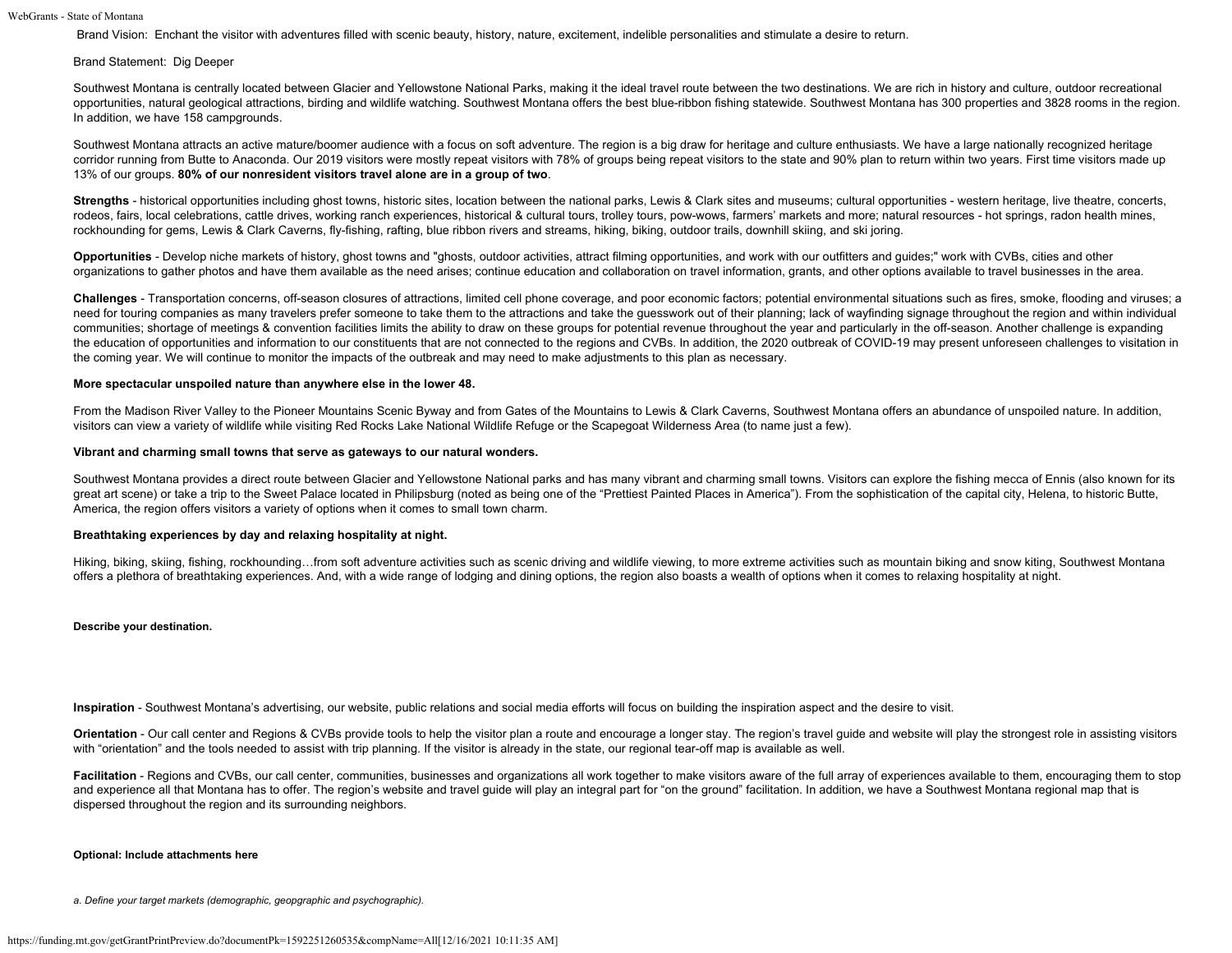**Primary—Both our primary and secondary target markets include repeat travelers to Montana. Since Southwest Montana is 78% repeat visitors and only 13% new visitors, we consider advertising to the two** National Parks a benefit to extend the traveler's stay in the state or to entice the traveler to the region on a repeat visit.

Active Mature—Consists of older married couples or singles (ages 55-64), college educated, usually without children. They lead an active lifestyle and enjoy visiting historic sites, landmarks and museums as well as partaking in general sightseeing and wildlife watching. According to 2018 data from the Institute for Tourism and Recreation Research (ITRR), 36% of visitors to the region were between the ages of 65-74 and 35% were between the ages of 55-64 years old. And, another 35% of our visitors were between 55-64. The same data reveals that 52% of visitors to the region were made up of "couples" and 28% were individual travelers.

Heritage/Cultural Enthusiasts — This segment consists of individuals 35+ years of age, college educated, who enjoy learning more about western history and culture. They enjoy the experience of quaint communities and the opportunities within. They visit historic sites and landmarks and are interested in festivals and fairs about the West. Data collected in 2019 from the ITRR indicates that 20% of visitors to the region spent time at other state parks—of which we have 11 in Southwest Montana. Also, 23% visited hot springs, 13% visited Virginia/Nevada Cities, and an additional 9% visited the areas ghost towns. Lewis and Clark Caverns had 9% visitation, the Montana History Museum had 6% visitation, and The Big Hole Battlefield and Clark Canyon Reservoir attracted 5% of the visitors.

Secondary— Travel Influencer — We are still testing the waters with this market. The state has been bringing in travel writers that have a large social media following to entice more of the travelers that are using the social media channels. We are still assessing how this market works for us as it is expensive and hard to track the true effectiveness of it.

**Freelance or travel-publication specific writers** - with an assignment of preparing a vacation destination article for print, broadcast or Internet distribution.

**International Visitors** — In addition to Canadian visitors, particularly from Alberta, this secondary audience includes group and foreign independent travelers (FIT) predominately in markets serviced by RMI (UK, Germany, France, Italy, Norway, Sweden, Denmark, Finland and Australia) as well as Asia. The region considers international visitors as a secondary market because while there aren't enough funds to aggressively target these markets and we do not participate in RMI programs, Southwest Montana is able to create regional itineraries for group travel and FITs. We will continue to monitor the potential of this secondary market, especially with the outbreak of COVID-19 and it impacts it will have to international travel in the next year.

Film Production/Still Photography — Film production remains a secondary target market due to the budget that would be required to reach such a niche audience. However, when possible, the region works with the Montana Film Office to assist with production in the region. Consumer travelers are increasingly moved by "moving pictures" and therefore the region also focuses secondary marketing

Geographic Focus— Currently the region's top target audiences based on 2019 ITRR data are: Washington State 13%, Idaho 9%, Alberta, Canada 8%, Colorado 8%, California 6%. According to the Arrivalist data, Washington, Idaho and Utah are our top nonresidential visitors.

Psychographic Focus - We focus on history and cultural enthusiasts, outdoor recreationalists, scenic drivers, and experiential travelers. These are all part of the high potential visitors. ITRR 2019

*b. What are your emerging markets?*

Emerging markets include outdoor recreation enthusiasts, "ghost enthusiasts," Calgary through a sport show, motor cyclers and agritourism.

### **Optional: Include attachments here.**

*c. What research supports your target marketing?*

Much of our research came from the latest ITRR non-resident research and surveys and the latest Arrivalist information for Southwest Montana on the state Montana Office of Tourism and Business Development. Washington, Idaho, and Utah were identified as some of the state's strongest markets.

Southwest Montana puts their travel quides in Salt Lake City and Idaho Falls which are both along the I-15 highway. They also identified history as a niche market which aligns with our marketing plans.

Southwest Montana Tourism Region strives to attract high-value, low-impact visitors with the potential to increase their length of stay and dollars spent per day as well as to influence repeat visitation in the region. We can accomplish this through the following goals:

Educate the traveler about the historical, cultural and recreational opportunities within the region throughout the year.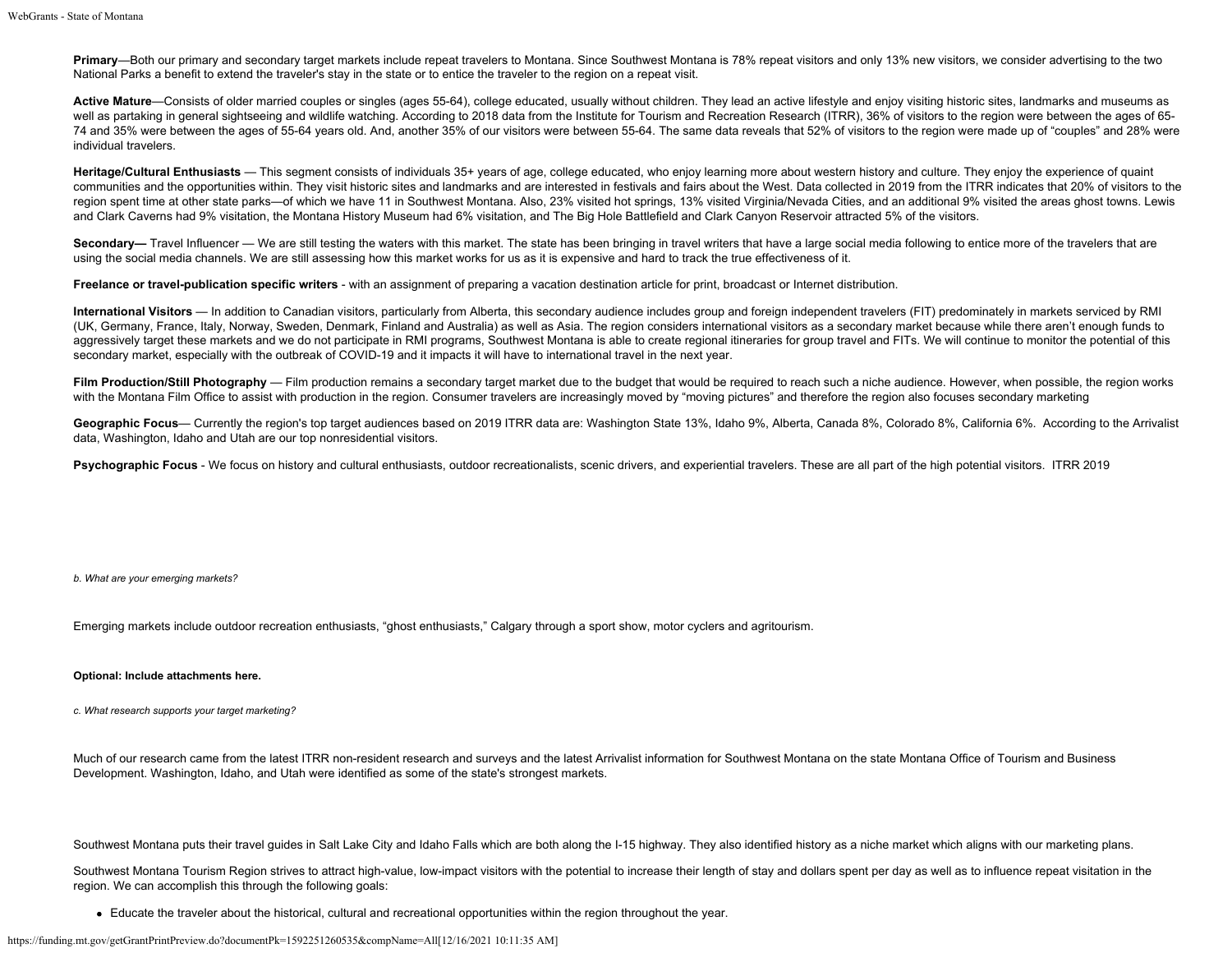- Inform visitors traveling to and from either Yellowstone and/or Glacier National Parks of the benefits of traveling through Southwest Montana.
- Work with the regions, CVBs, TBIDs and MOTBD to collaborate on funds and programs and projects as an option to increase the leverage of marketing dollars and exposure to our markets.
- Encourage intrastate travel by informing residents of Montana about the abundance of cultural, recreational and historical opportunities this region has to offer.
- Market to regional and statewide areas.
- Continue to disseminate the travel guide, to address "inspiration, orientation, and facilitation."
- Continue distributing the birding brochure to birding enthusiasts.
- Continue distributing the regional map available for "facilitation" among visitors on the ground. Set up a motorcycle trail and map.
- Increase photography and have a means to access photos quickly and easily through a shared photo library system.
- Continue designing our events section for our website.
- Inspire the Canadian traveler by attending the Calgary Adventure Travel Show along with other CVBs in the region.
- Expand on enticing our "ghost enthusiasts" to come to the region.
- Check out the motorcycle / social media tour potential in Southwest Montana.
- Continue to support our small communities and rural corridors through opportunities such as collaborative marketing projects or grant funding.
- Determine how to work with the outfitters and guides to market this segment of our assets.
- Educate Southwest Montana Tourism Region members about the benefits of membership. Look at creating opportunities and partnerships with members/local businesses to stretch the region's marketing budget.
- Work with the University of Montana and Rick Graetz on an affiliation that is content gathering including photos and stories of places in Southwest Montana.

Systemic plan for response to Covid-19

- 1. Put a hold on some of the projects for FY 20.
- 2. Start an in-state promotion.
- 3. Reduce initial budget for FY21.
- 4. When state opens to out of state visitors resume a scaled-down marketing plan based on budget.

*a. In what types of co-ops with MTOT would you like to participate?*

Southwest Montana will consider participation in MOTBD's joint ventures depending on how they fit within our budget and target audience. Also, if either a site and/or publication wanted to do a more multimedia campaign we would be interested.

We would like to partner on the state's emerging history market as it has always been a strong market for us.

We would like to work with the state on promoting repeat visitors to our region.

#### **Optional: Include attachment here.**

*b. In what other types of co-ops would you like to participate? (Regions/CVBs, etc.)*

We are interested in continuing to partner with Butte, Dillon, and Helena areas to get the most mileage out of our advertising funds.

We will continue our affiliation with Rick Graetz from the University of Montana to expand upon our photos and stories of places in Southwest Montana.

We would like to continue working with our constituents on the regional map and the influencer / FAM programs.

We are interested in participating in cooperative marketing project with Glacier Country, Yellowstone Country, and potentially Central Montana.

We are participating in the Calgary Adventure and Travel Outdoor Show along with Butte and Helena.

*c. What types of co-ops have you done in the past? Were they successful - why or why not?*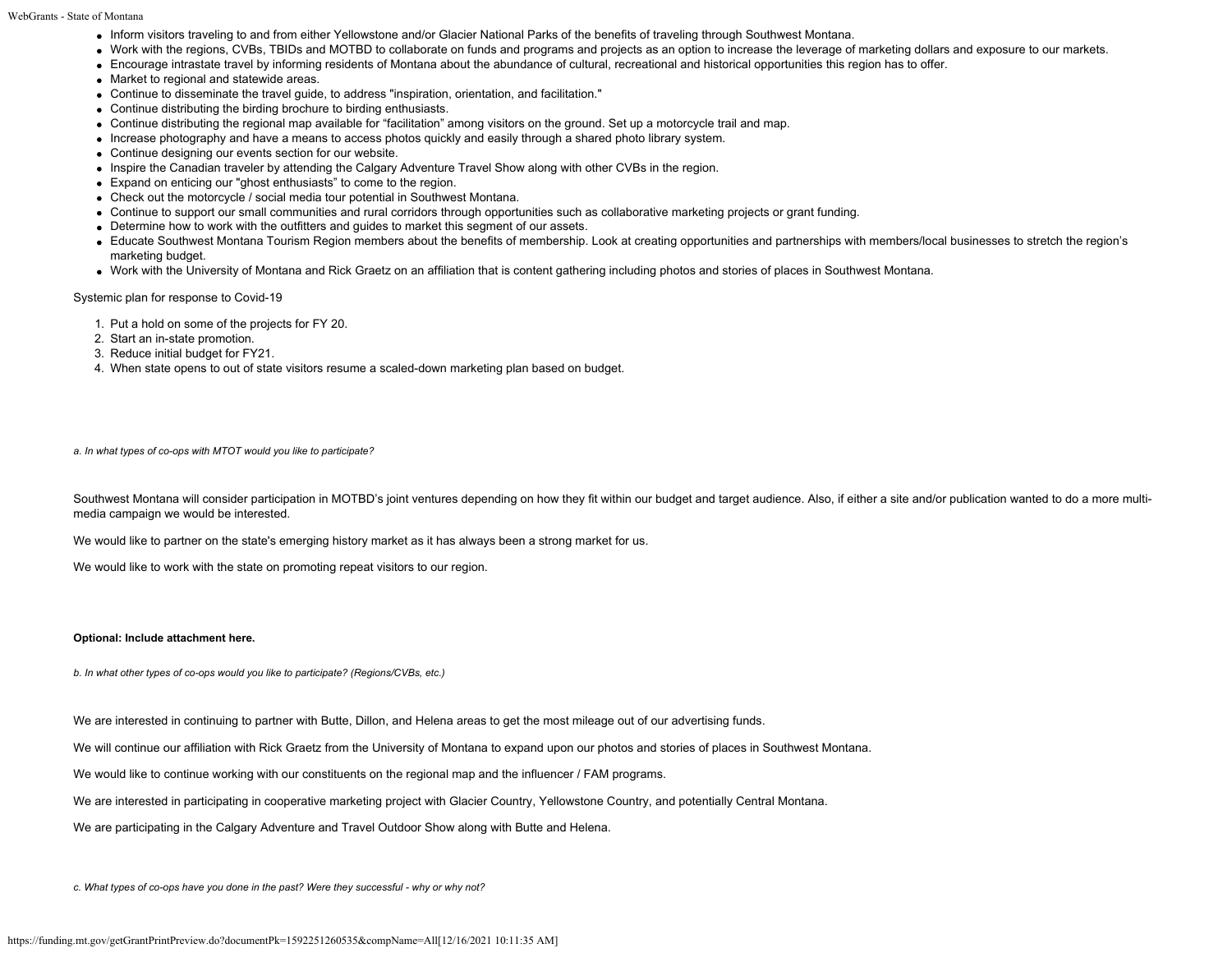Southwest Montana has participated in several co-ops with regional partners.

Trip Advisor Advertising— Southwest Montana partners with the state on Trip Advisor. With these pages, Southwest Montana provides regularly updated regional content. Overall performance showed a clickthrough rate of .35% for FY19.

Sojern – This collaboration with the state was successful and helped boost inspiration for Southwest Montana. The campaign's overall performance included 1,851,430 impressions with a clickthrough rate of .10%.

True West Magazine — We partnered with Southeast Montana and Missouri River Country on this promotion as it was geared toward history and we share a great deal of this among us all.

Crown of the Continent Map and the Greater Yellowstone Geotourism Maps — We had several partners on these projects.

Lewis and Clark Trail — We had many regions and CVBs be a part of this as well as it being a multi-state project.

Southwest Montana participated in one MTOT co-op in FY19 with the Sojern.

We worked with several different partners on the Influencer / Fam tours.

Southwest Montana has partnered with the state parks, the Butte CVB and the Helena TBID to produce a tear-off map of the region. The map highlighted points of interest, state parks, and scenic routes for the traveler. We also had breakout maps of Butte and Helena on the opposite side along with their specific attractions.

The region also supports different community projects through cooperative funds. These projects are evaluated on a first come, first served basis by the board until the funds are depleted.

**Optional: Include attachments here.**

**Optional: Include attachments here.** [Pie Chart Marketing Methods.pdf](https://funding.mt.gov/fileDownload.jsp?filename=1589928380764_Pie+Chart+Marketing+Methods.pdf)

**Optional: Include attachment here:**

# *Marketing Segment, Method & Budget*

| <b>Marketing</b><br>Segment | <b>Marketing</b><br>Method | Describe your<br>method.                                                                                                                                                                                                                                                                                                                                                                                        | <b>Provide supporting</b><br>research/statistics.                                                                                                                                                                                                                                                                                                                                                                                                                                                                                                                                                                                                                                                                                                                                                                                                                                                             | How do<br>you plan<br>to<br>measure<br>success?                                                                                                                                                                                                                                                                                                                                                                                                                                   | Provide a brief Estimated<br>rationale for<br>this method.                                                                                                                                                                                                  | budget for<br>method. | <b>Marketing Method Evaluation</b>                                                                                                                                                                                                           | <b>Add'l Attchmnt</b>         |
|-----------------------------|----------------------------|-----------------------------------------------------------------------------------------------------------------------------------------------------------------------------------------------------------------------------------------------------------------------------------------------------------------------------------------------------------------------------------------------------------------|---------------------------------------------------------------------------------------------------------------------------------------------------------------------------------------------------------------------------------------------------------------------------------------------------------------------------------------------------------------------------------------------------------------------------------------------------------------------------------------------------------------------------------------------------------------------------------------------------------------------------------------------------------------------------------------------------------------------------------------------------------------------------------------------------------------------------------------------------------------------------------------------------------------|-----------------------------------------------------------------------------------------------------------------------------------------------------------------------------------------------------------------------------------------------------------------------------------------------------------------------------------------------------------------------------------------------------------------------------------------------------------------------------------|-------------------------------------------------------------------------------------------------------------------------------------------------------------------------------------------------------------------------------------------------------------|-----------------------|----------------------------------------------------------------------------------------------------------------------------------------------------------------------------------------------------------------------------------------------|-------------------------------|
| <b>Consumer</b>             | Photo/Video Library        | We will continue to acquire<br>video and photos in order<br>to provide new content on<br>our website, YouTube,<br>Facebook, and more<br>and also for footage in our<br>advertising campaigns. We<br>are also acquiring and<br>video for our HD Monitors<br>located in 12 areas around<br>the region. We are<br>partnering with the<br>University of Montana for<br>getting photos and stories<br>of the region. | According to YouTube's statistics, they have 2<br>billion unique monthly users, over 1 billion hours of<br>video are watched daily on YouTube in over 100<br>countries in 80 languages. Their average user<br>spends 11:50 minutes on the site and visits 6.7<br>pages per session, indicating an engaged user<br>base. YouTube is also the world's second-largest<br>search engine, and second most visited site, after<br>its parent company Google. Research Video<br>marketing.pd<br>doing seasonal updating of Video ads have an average click-through rate<br>(CTR) of 1.84%, the highest click-through rate<br>of all digital ad<br>formats. https://www.invespcro.com/blog/online-<br>video-advertising Of people coming to<br>Southwest Montana 7% used Facebook. 5%<br>used online video.16% use the Visitmt website.<br>and 7% used another travel website, all use<br>extensive amounts of video. | Our success is<br>measured by<br>obtaining new<br>video and<br>photos for<br>multipurpose<br>uses including<br>website. We<br>want to obtain<br>at least three<br>new videos<br>and have<br>more material<br>for all our<br><b>UltraHD</b> video<br>monitors in the<br>region. We<br>would like to<br>add 15 more<br>high quality<br>photos to our<br>library.<br>Facebook.<br>YouTube.<br>Twitter, and<br>for our travel<br>quide and<br>advertising.<br>The expected<br>drop in | We need video and<br>photos to educate<br>and engage the<br>travelers of our<br>region. Also, we<br>use video in our<br>advertising and<br>social media. We<br>are wanting to keep<br>the information fresh<br>and build our<br>archive for<br>repurposing. | \$15,000.00           | Yes, we met our objective. Yes our strategy was<br>successful and yes, we will do again. We have<br>exceeded our goal in adding video and have<br>added over 25 high quality photos. Please see<br>the attached report for more information. | l pc videos and<br>photos.pdf |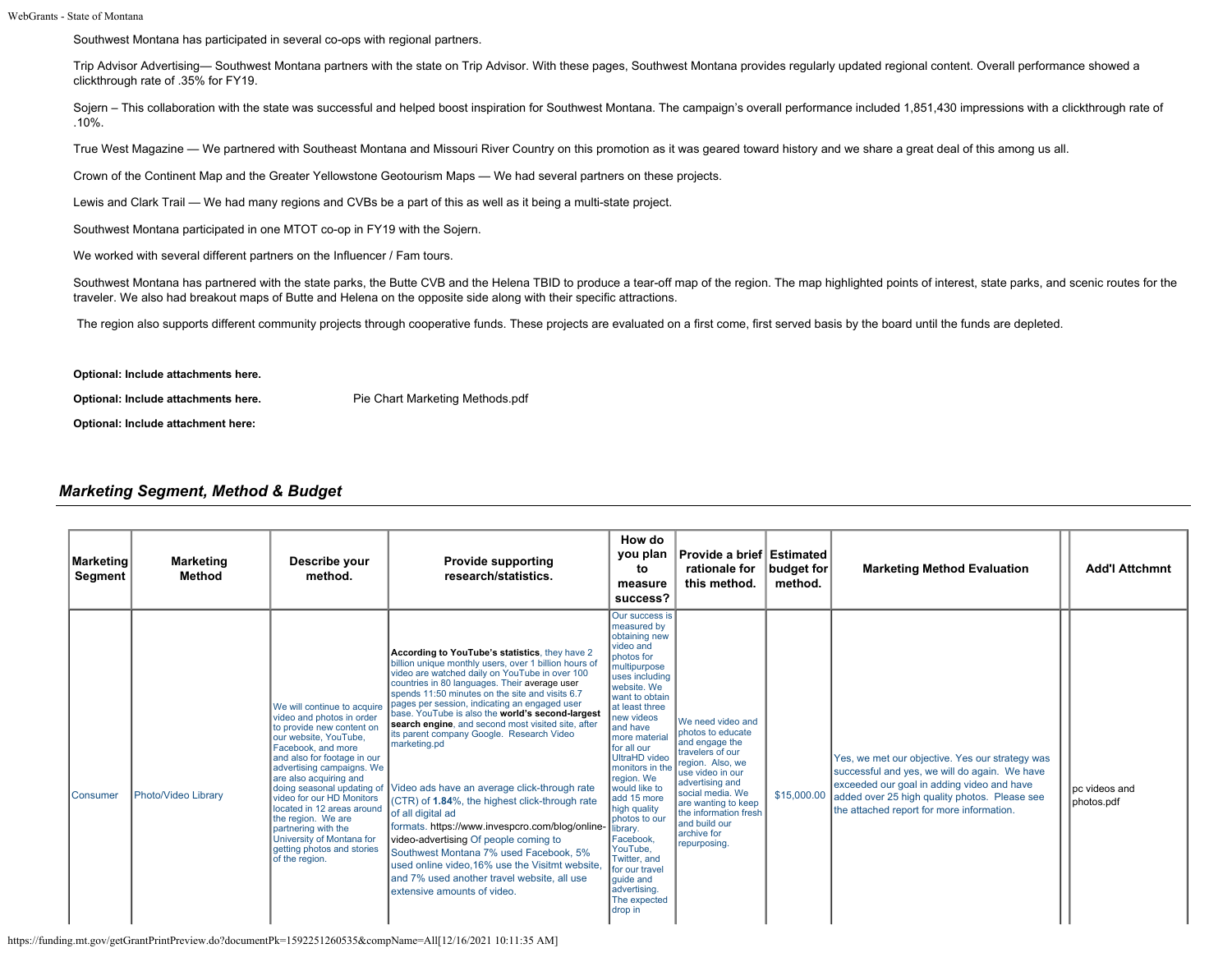|                 |                                   |                                                                                                                                                                                                                                                                                                                                                                                                                                                                                                                                                                                                                                                                                                                                                                                                                                                                                                                       |                                                                                                                                                                                                                                                                                                                                                                                                                                                                                                                                                                                                                                                                                                                                                                                                                                                                                                                                                                                                                                                                                                                                                                                                                    | funding will<br>reduce the<br>number of<br>videos.                                                                                                                       |                                                                                                                                                                                                                                                                                                                                                                                                                                                                                                                                                                                                                                                                                       |            |                                                                                                                                                                                                                                                                                                                                                       |                          |
|-----------------|-----------------------------------|-----------------------------------------------------------------------------------------------------------------------------------------------------------------------------------------------------------------------------------------------------------------------------------------------------------------------------------------------------------------------------------------------------------------------------------------------------------------------------------------------------------------------------------------------------------------------------------------------------------------------------------------------------------------------------------------------------------------------------------------------------------------------------------------------------------------------------------------------------------------------------------------------------------------------|--------------------------------------------------------------------------------------------------------------------------------------------------------------------------------------------------------------------------------------------------------------------------------------------------------------------------------------------------------------------------------------------------------------------------------------------------------------------------------------------------------------------------------------------------------------------------------------------------------------------------------------------------------------------------------------------------------------------------------------------------------------------------------------------------------------------------------------------------------------------------------------------------------------------------------------------------------------------------------------------------------------------------------------------------------------------------------------------------------------------------------------------------------------------------------------------------------------------|--------------------------------------------------------------------------------------------------------------------------------------------------------------------------|---------------------------------------------------------------------------------------------------------------------------------------------------------------------------------------------------------------------------------------------------------------------------------------------------------------------------------------------------------------------------------------------------------------------------------------------------------------------------------------------------------------------------------------------------------------------------------------------------------------------------------------------------------------------------------------|------------|-------------------------------------------------------------------------------------------------------------------------------------------------------------------------------------------------------------------------------------------------------------------------------------------------------------------------------------------------------|--------------------------|
| <b>Consumer</b> | <b>Online/Digital Advertising</b> | We will continue an online<br>advertising campaign on<br>strategic travel and lifestyle<br>websites that appeal to our<br>prospective visitors. Our<br>campaign will contain both<br>banner ads. We will<br>continue partnering with<br>several of the towns, state<br>parks, and small<br>businesses. We are<br>expanding this to actively<br>include even more of our<br>attractions and small<br>tourism businesses. We<br>have put some of<br>thefunding normally in this<br>category in the mullti media<br>and the joint venture<br>categories.                                                                                                                                                                                                                                                                                                                                                                 | See research in attachments. The success of our<br>previous online campaigns offer promising<br>supporting research and statistics. Our FY19<br>consumer placements-which included TripAdvisor,<br>Yellowstone Journal, and True West Magazine to<br>name a few-yielded 2,991,179 digital impressions<br>with an average click-through rate (CTR) of .20%.<br>Our FY18 campaign was significantly larger and had<br>7,986,564 digital impressions with an average CTR<br>of .22%.<br>Average conversion rates for Google Ads for<br>prospecting and retargeting travel and tourism is 3.95% on the search<br>network and .39% on the display network.<br>Google searches are trending more and more<br>local.<br>• 46% of all searches on Google are<br>seeking local information.<br>• 72% of consumers, who search for<br>local businesses, end up visiting stores<br>within five miles.<br>• 92% of searchers will pick businesses<br>on the first page of local search results.<br>In 2019, 7% of people who traveld to Southwest<br>Montana used Social Media; a strong receiver<br>of our digital advertising.                                                                                               | We plan to<br>measure<br>success by<br>monitoring<br>click-through<br>rates and<br>traffic to our<br>website. We<br>will strive<br>tokeep our<br>average of<br>.22% CTR. | We do several<br>different types of<br>advertising and look<br>for the best value to<br>help cover our<br>variety of attractions<br>and niche markets.<br>We work with<br>MOTBD when it<br>works for us. Online<br>digital marketing is<br>trackable, cost<br>effective, and we<br>are able to target<br>specific audiences.<br>We have found that<br>a mix of banners,<br>print, and advertorial<br>all play into the<br>success of our<br>campaigns. We<br>work with our CVB's<br>and other towns to<br>showcase them on<br><b>Trip Advisor. We will</b><br>relook at the actual<br>viability of the<br>banner ad<br>placements and<br>might make some<br>adjustments as<br>needed. | \$2,000.00 | Yes, we met our objective. Yes, our strategy was<br>successful and yes, we will do again.<br>•Promoted likes for Facebook page: 1,650 new<br>page likes<br>•Targeting Montana, Idaho, Washington, Oregon<br>•708,926 impressions<br>•14,027 clicks; 5,887 link clicks<br>•1.98% average click-through-rate                                            | Digital SWMT FY21.pdf    |
| <b>Consumer</b> | <b>Print Advertising</b>          | We will continue<br>advertising in key<br>regional/national<br>publications as well as<br>explore niche publications<br>that reach the region's<br>target audience. In the past<br>we advertised in Go!<br>Ranger National Park,<br>National Park Maps for<br>both Yellowstone and<br>Glacier, Sunset Magazine.<br>Outdoor Adventure,<br><b>Truewest Magazine,</b><br>Yellowstone Journal,<br>Northwest Travel,<br>Backpacker, Road Runner,<br>and Destination Missoula<br>Guide. In FY19 our print<br>advertisements had a<br>circulation of 2,359,156<br>In FY20, we took<br>advantage of a number<br>of sports buys including<br>a full-page ad in the<br>2020 Superbowl<br>Program. In FY21, we<br>will look at options to<br>participate in joint<br>marketing with MOTBD<br>and regional and CVB<br>partners. . We will look<br>for outlets featuring<br>historic travel, national<br>park travel, ghost towns, | 82% of internet users trust print advertising when<br>making a purchasing decision (WebStrategies). In a<br>study from PrintlsBig.com, researchers found that<br>consumers feel print is 43% less annoying than the<br>internet and 59% more engaging than online<br>articles. In addition, the study found that 96% of<br>news reading is still in print. The global print industry<br>is worth \$765 billion more than the online advertising<br>industry (WBF). Offline marketing results in 67% of<br>all online searches in the US, with 39% of the<br>searches result in sales (B2CPrint). Combining print<br>with online and TV advertising delivers a 15%<br>increase in brand awareness (OnTheBayMagazine).<br>Magazines and newspapers have the highest ROI at<br>125% compared to other mediums (AMA). Over 55%<br>of all consumers trust print marketing more than any<br>other advertising method. About 70% of consumers<br>find print advertising more personal. About 40% of<br>consumers have made a purchase in the last 3<br>months due to a direct mail piece they received.<br>Over 50% of Millennials pay attention to print ads.<br>56% of direct mail is read by recipients. ("Interesting | We plan to<br>place 5 print<br>ads and if<br>available<br>measure<br>impressions,<br>clicks, and<br>click-through<br>and overall<br>cost per click.                      | Our audience is a<br>mix of<br>demographics. We<br>find that our older,<br>more mature<br>audience is more<br>inclined to look at<br>print media. The<br>printed material<br>directs people to our<br>website and to our<br>travel guides. We<br>hope to reach<br>targeted audiences<br>through travel and<br>niche magazines.<br>Supporting research<br>shows that 56% of<br>customers<br>perceived print<br>marketing as the<br>nost trustworthy<br>amongst other<br>avenues of<br>marketing (143 Print<br><b>Marketing Statistics</b>                                                                                                                                              | \$3,250.00 | Yes, we met our objective by placing five print<br>ads. Yes, our strategy was successful and yes,<br>we will do again.<br>Our print advertising generated:<br>2,856,176 total impressions<br>$\cdot$ 17,818 clicks<br>•0.62% click-through-rate<br>•\$1.00 overall cost-per-click<br>Please see the attached report for visuals of the<br>ads placed. | pc print advertising.pdf |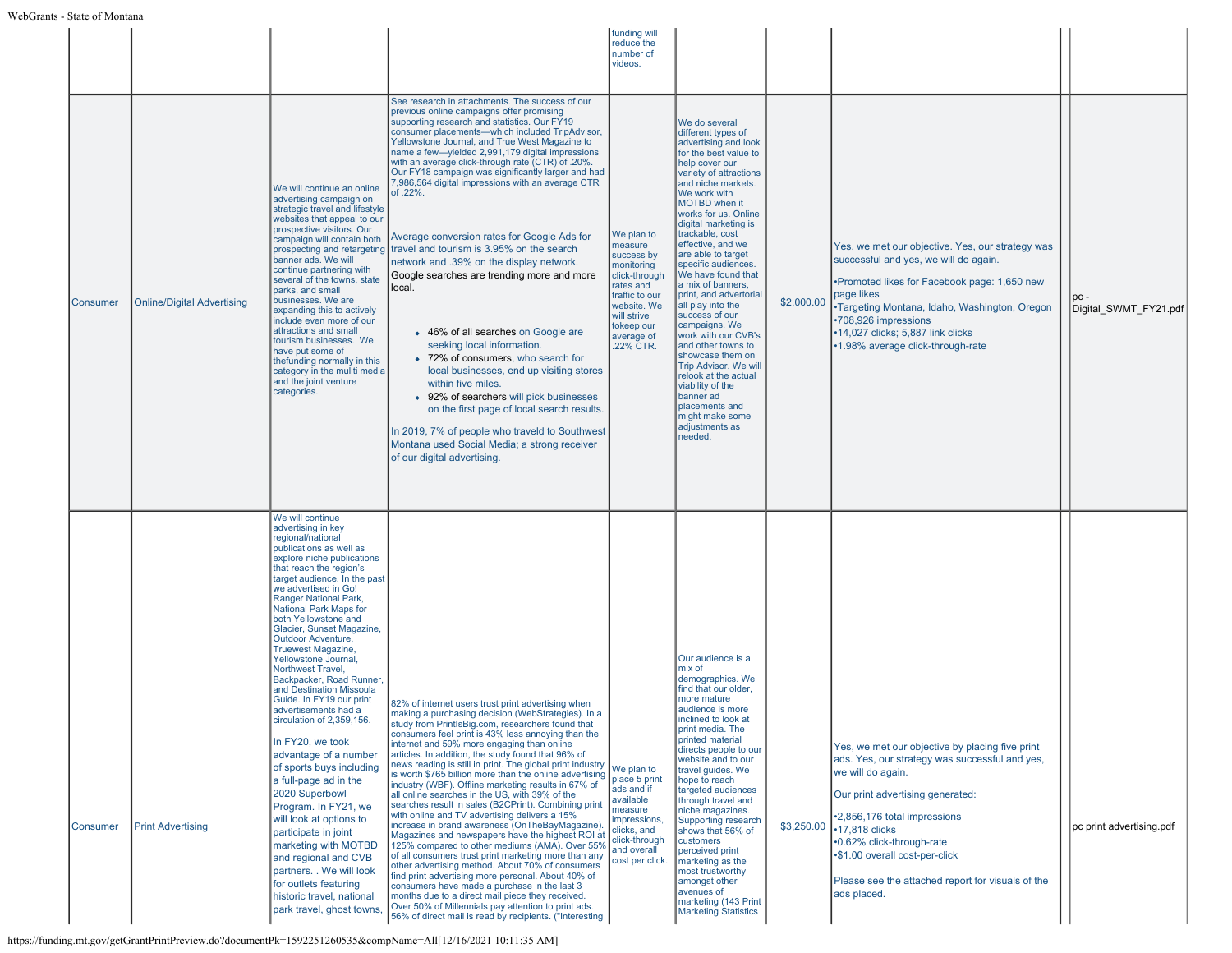|                 |                                         | ghosts, camping, and<br>birding as well as<br>specific information on<br>Montana and/or<br>Southwest Montana<br>attractions.<br>With the expected<br>reduced income this<br>category will be<br>reduced. Some of the<br>investments in this<br>category are now more<br>appropriatedly moved to<br>multi-media.                                                                                                                                                                                                                                                                                                                                                                                                                                                                          | Print Advertising Statistics" David Dobbs).                                                                                                                                                                                                                                                                                                                                                                                                                                                                                                                                                                                                                                                |                                                                                                                                                                     | <b>That Will Surprise</b><br><b>You Brandon</b><br><b>Stapper November</b><br>10, 2018).                                                                                                                                                                                                                                                                                                              |            |                                                                                                                                                                                                                                                                                                                                                                                                                                                                                           |                               |
|-----------------|-----------------------------------------|------------------------------------------------------------------------------------------------------------------------------------------------------------------------------------------------------------------------------------------------------------------------------------------------------------------------------------------------------------------------------------------------------------------------------------------------------------------------------------------------------------------------------------------------------------------------------------------------------------------------------------------------------------------------------------------------------------------------------------------------------------------------------------------|--------------------------------------------------------------------------------------------------------------------------------------------------------------------------------------------------------------------------------------------------------------------------------------------------------------------------------------------------------------------------------------------------------------------------------------------------------------------------------------------------------------------------------------------------------------------------------------------------------------------------------------------------------------------------------------------|---------------------------------------------------------------------------------------------------------------------------------------------------------------------|-------------------------------------------------------------------------------------------------------------------------------------------------------------------------------------------------------------------------------------------------------------------------------------------------------------------------------------------------------------------------------------------------------|------------|-------------------------------------------------------------------------------------------------------------------------------------------------------------------------------------------------------------------------------------------------------------------------------------------------------------------------------------------------------------------------------------------------------------------------------------------------------------------------------------------|-------------------------------|
| Consumer        | Electronic Adv - Newsletter,<br>E-blast | <b>Southwest Montana</b><br>currently has 16,274 active<br>subscribers on its e-<br>newsletter list. We had an<br>average Click Through<br>Rate of 8.7% in 2019. We<br>maintained an average<br>open rate of 22.5% which<br>is well above the industry<br>average of 13%. We will<br>continue to design and<br>distribute a monthly e-<br>newsletter to highlight<br>attractions and activities<br>through the region                                                                                                                                                                                                                                                                                                                                                                    | 70% of individuals want to learn about products<br>through content rather than through traditional<br>advertising. "Small Business Trends, Digital<br>Advertising Jan. 24, 2017"<br>Average Monthly Open Rate of 22.5%<br>Monthly Subscribers 16,274<br>Average Click Through Rate of 8.7%<br>Communication via email constantly grows. In 2019<br>over 293.6 billion emails were sent per day. There<br>are 3.7 billion email users; personalization and<br>refreshing your client database is vital                                                                                                                                                                                      | We plan to<br>measure<br>success with<br>the monthly e<br>newsletter,<br>and measure<br>monthly open<br>rate and<br>monthly<br>subscribers.                         | Each month, unique<br>e-newsletters were<br>created and<br>distributed to<br>Southwest<br>Montana's growing<br>list of email<br>subscribers and<br>maintained high<br>engagement<br>throughout the year.<br>Each newsletter<br>features images of<br>the region, a<br>welcome message,<br>excerpts from our<br>blog posts,<br>community<br>highlights, video of<br>the region and<br>upcoming events. |            | We met our objective. Our marketing strategy<br>was successful. Yes, we will do again. Please<br>see attached report for more details.<br>\$8,000.00 Newsletter quick stats • Average Monthly Open<br>Rate of 23% • Average Monthly Subscribers<br>17,525                                                                                                                                                                                                                                 | pc monthly<br>newsletters.pdf |
| <b>Consumer</b> | Webpage<br>Marketing/SEO/SEM            | When it comes to driving<br>traffic to our site, we use a<br>combination of paid and<br>organic advertising, and we<br>plan to continue this<br>moving forward. Because<br>of the overwhelming<br>amount of search traffic or<br>platforms like Google, we<br>see the incredible value of<br>search advertising. In<br>addition, it is imperative<br>that we improve our<br>organic reach by making<br>continuous and<br>incremental updates to the<br>site in order to improve our<br>organic ranking. We will<br>also use paid social<br>marketing on platforms like<br>Facebook and Instagram to<br>reach new and existing<br>followers. With improved<br>ranking (both paid and<br>organic) we will be able to<br>reach a larger audience<br>and drive traffic to<br>SouthwestMT.com | As of February 2020, 92.07% of people use<br>Google as a search engine. Bing is 2.44%<br>and Yahoo is 1.62%. These numbers shift<br>slightly when narrowed to the U.S. with 88.24%<br>using Google, 6.43% Bing, and 3.61% on<br>Yahoo. There are over 79,000 searches on<br>Google every second, making it an incredibly<br>important platform to consider for both paid and<br>organic search traffic. A SmartInsights Study<br>found the following click through rates: first<br>result 36.4%, second result 12.5%, and third<br>result 9.5%, decreasing rapidly from there. If<br>you're not at the top of Google search results,<br>you are missing out significant potential traffic. | We are<br>continuously<br>monitoring<br>our Google<br>Analytics<br>acquisition<br>report and<br>plan to see<br>an increase<br>of 4% of<br>clicks to our<br>website. | The more<br>searches for which<br>we can get our<br>content to appear<br>at the top of the<br>results, the more<br>likely users are to<br>click through to<br>our site content.<br><b>Both Google</b><br>Adwords and on<br>site optimization<br>are great ways to<br>help us get there<br>for keyword<br>searches.                                                                                    | \$6,000.00 | Yes, we met our objective. Yes, our strategy was<br>successful and yes, we will do again.<br>We have seen good year-to-date growth across<br>the board in terms of users. Google Analytics<br>shows there has been a 48.39% increase in<br>users, a 45.65% increase in number of sessions,<br>and a 36.19% increase in pageviews.<br>The referral traffic increased by 118% from FY20<br>to FY21, the majority of this traffic coming from<br>VisitMT.com.<br>Please see attached report. | pc website.pdf                |
|                 |                                         | We constantly update<br>content on our website<br>in order to stay relevant.<br>We will continue to add<br>website updates,<br>enhancements and new<br>content. We will also<br>continue with search                                                                                                                                                                                                                                                                                                                                                                                                                                                                                                                                                                                     |                                                                                                                                                                                                                                                                                                                                                                                                                                                                                                                                                                                                                                                                                            |                                                                                                                                                                     | Based on the<br>supporting<br>research/statistics.<br>it is vital to the<br>region to keep the<br>website up-to-date<br>in order to help<br>potential visitors                                                                                                                                                                                                                                        |            | Yes, we met our objective. Yes, our strategy was<br>successful and yes, we will do again. Our website<br>is constantly updated with the latest information,<br>new photos, videos, and maps. It includes our<br>partners throughout the region, lodging listings,<br>and all kinds of attractions and travel information.<br>Please see attached for expanded information.                                                                                                                |                               |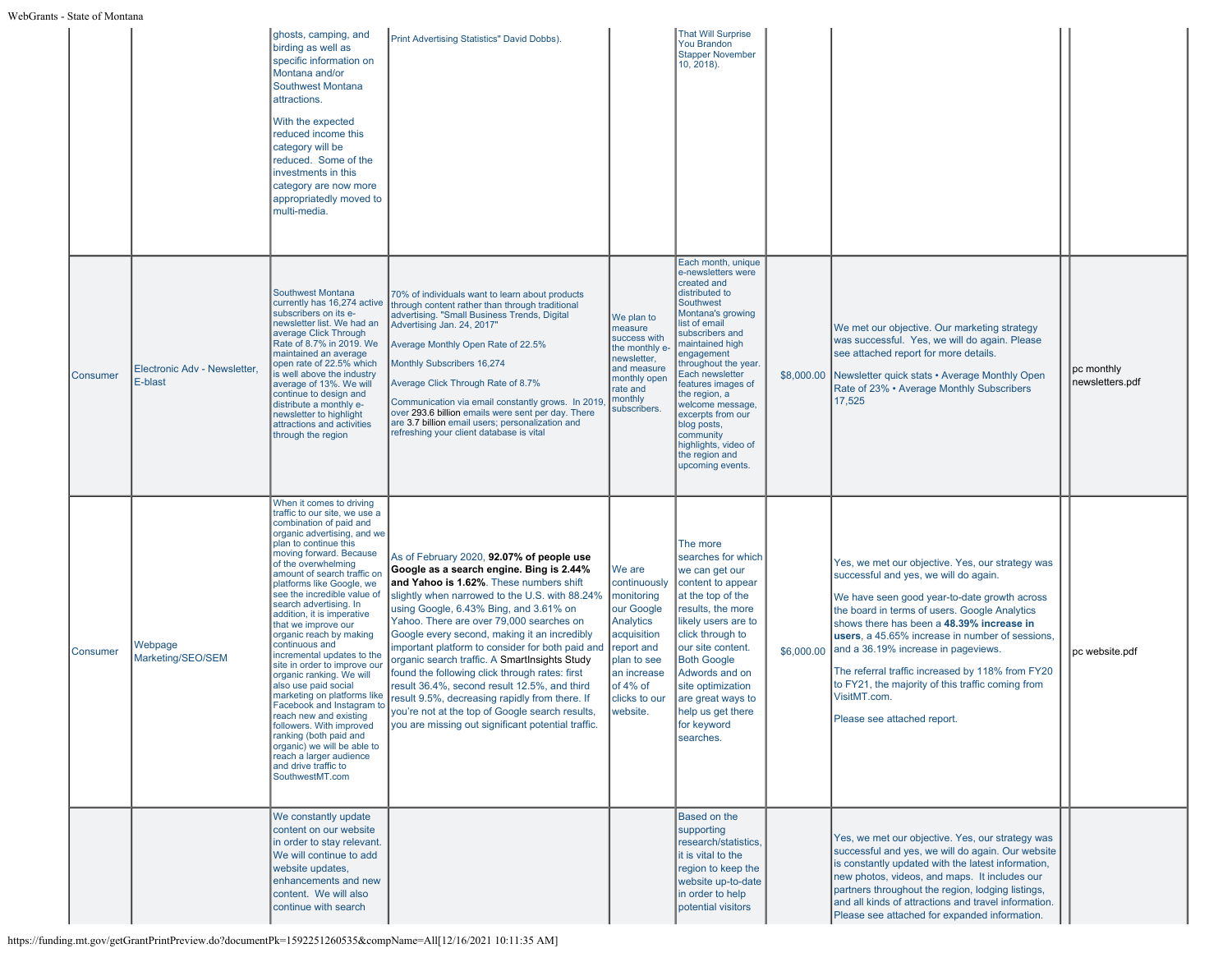| <b>Consumer</b> | <b>Website/Internet</b><br>Development/Updates | engine optimization. We<br>are currently partnering<br>with Central Montana on<br>an event program that<br>will better showcase our<br>events in the region.<br>IF we can secure the<br>fundes for 2020-2021,<br>we will continue with the<br>complete redesign of<br>SouthwestMT.com. The<br>redesign will hold the<br>user experience at the<br>forefront and include<br>enhanced features as<br>well as an improved look<br>and feel. This redesign<br>may include things such<br>as user personalization,<br>improved navigation,<br>blog integration<br>throughout the site,<br>enhanced mapping<br>capabilities, and<br>localization of key pages<br>for our international<br>audience. | There are 4.54 billion Internet users in the<br>world according to 2019 statistics. This is<br>compared to 34.1 billion Internet users in 2018<br>and about 3.7 billion Internet users in late 2017.                                                                                                                                                                                                                       | We plan to<br>measure<br>success by<br>ncreasing<br>the traffic to<br>our website<br>by 2%.                                                                                                                                  | with the<br>orientation and<br>facilitation portion<br>of their travel<br>planning.<br>We look forward to<br>providing users<br>with a high-quality<br>experience as<br>they search for<br>and find relevant<br>travel information<br>for the Southwest<br>Montana region.<br><b>Making these</b><br>functionality<br>enhancements will<br>allow us to get<br>better and more<br>relevant content in<br>front of the correct<br>audience, thus<br>increasing the<br>likelihood that they<br>spend time<br>exploring our<br>region. | \$25,000.00 | <b>Website audience</b><br>• We have seen good year-to-date growth<br>across the board in terms of users. There<br>has been a 48.39% increase in users, a<br>45.65% increase in number of sessions,<br>and a 36.19% increase in pageviews.<br>• The bulk of our traffic continues to come<br>from the United States (93%), while 1%<br>comes from China, 1% from Canada, and<br>the remaining 5% from other countries.<br>The traffic from the U.S. comes primarily<br>from Montana, Utah, Washington,<br>California, and Idaho.<br>• The percentage of visitors using mobile<br>devices continues to grow, and mobile<br>traffic has far surpassed desktop traffic to<br>SouthwestMT.com, mobile traffic now sits<br>at 59.51% of total traffic.<br>• We tend to attract an older demographic,<br>with 38% of traffic being over the age of<br>55, 33% between 35 and 55, and 29%<br>under 35. Our audience continues to<br>skew slightly female, but only slightly<br>$(51.4\%)$ . | pc website.pdf      |
|-----------------|------------------------------------------------|-----------------------------------------------------------------------------------------------------------------------------------------------------------------------------------------------------------------------------------------------------------------------------------------------------------------------------------------------------------------------------------------------------------------------------------------------------------------------------------------------------------------------------------------------------------------------------------------------------------------------------------------------------------------------------------------------|----------------------------------------------------------------------------------------------------------------------------------------------------------------------------------------------------------------------------------------------------------------------------------------------------------------------------------------------------------------------------------------------------------------------------|------------------------------------------------------------------------------------------------------------------------------------------------------------------------------------------------------------------------------|------------------------------------------------------------------------------------------------------------------------------------------------------------------------------------------------------------------------------------------------------------------------------------------------------------------------------------------------------------------------------------------------------------------------------------------------------------------------------------------------------------------------------------|-------------|--------------------------------------------------------------------------------------------------------------------------------------------------------------------------------------------------------------------------------------------------------------------------------------------------------------------------------------------------------------------------------------------------------------------------------------------------------------------------------------------------------------------------------------------------------------------------------------------------------------------------------------------------------------------------------------------------------------------------------------------------------------------------------------------------------------------------------------------------------------------------------------------------------------------------------------------------------------------------------------|---------------------|
| <b>Consumer</b> | <b>Social Media</b>                            | Social media and peer<br>reviews are an integral<br>part of the travel<br>planning process.<br>Southwest Montana<br>manages Facebook,<br>Twitter, Instagram,<br>YouTube and a blog. To<br>maintain a follower base<br>we need to continue<br>updating content on<br>these social sites and<br>interacting and engaging<br>with our followers.                                                                                                                                                                                                                                                                                                                                                 | People spend an average of 144 minutes per<br>day on social media networks. Around 3.8<br>billion people use social media, that's over half<br>of the world's population! Facebook shows the<br>most powerful social media with 69% of US<br>adults using this platform. The popularity of this<br>platform is falling with Gen Z, but it remains an<br>important channel to communicating with our<br>target demographic. | Our goal is to<br>have an<br>increase in<br>fan base by<br>4%. We plan<br>to measure<br>success<br>through the<br>increased<br>number of<br>fans and<br><b>interactions</b><br>on<br>Facebook,<br>Twitter, and<br>Instagram. | Social media is a<br>well-used travel-<br>planning tool.<br>Travelers rely on<br>peer reviews from<br>not only third-party<br>websites (such as<br><b>Trip Advisor) but</b><br>directly from their<br>own social<br>networks.                                                                                                                                                                                                                                                                                                      | \$13,000.00 | Yes, we met our objective. Yes, our strategy was<br>successful and yes, we will do again. We<br>exceeded our goals in every category. The<br>largest increase was in the blog stats with a<br>smashing 156.02% increase and a whopping<br>2:26 reading time. Please see attached report.<br><b>Quick Blog Stats:</b><br>Google Analytics tracking was placed on the blog<br>in August of 2017. These statistics compare July<br>1, 2020 - June 30, 2021 to July 1, 2019 - June<br>20, 2020.<br>• We saw a 156.02% increase in page<br>views to the blog (65,491 vs 25,580).<br>• Average time spent on blog pages<br>increased slightly, by 7.4% from 02:16 to<br>02:26.<br>Social media is another way to reach more<br>people interestd in coming to Southwest<br>Montana. The pictures and teaser lines as well<br>as blog posts stimulate interest in the region. It is<br>a great part of our marketing plan.                                                                   | pc social media.pdf |
|                 |                                                | By attending the<br><b>Canadian Travel and</b><br>Adventure Show we plan<br>to entice the Canadian                                                                                                                                                                                                                                                                                                                                                                                                                                                                                                                                                                                            | In 2019, the Calgary Travel Show had 13,600                                                                                                                                                                                                                                                                                                                                                                                | Since the<br>2020 Calgary<br><b>Travel Show</b>                                                                                                                                                                              | We know from<br>past experience<br>the participants at<br>the show are<br>devoted to outdoor<br>adventure and<br>they are great<br>travel enthusiasts.<br>Many are<br>interested in the<br><b>Lewis and Clark</b><br>Caverns, scenic<br>drives, and                                                                                                                                                                                                                                                                                |             | Due to COVID-19 the Adventure Show was<br>cancelled and therefore we were not able to                                                                                                                                                                                                                                                                                                                                                                                                                                                                                                                                                                                                                                                                                                                                                                                                                                                                                                |                     |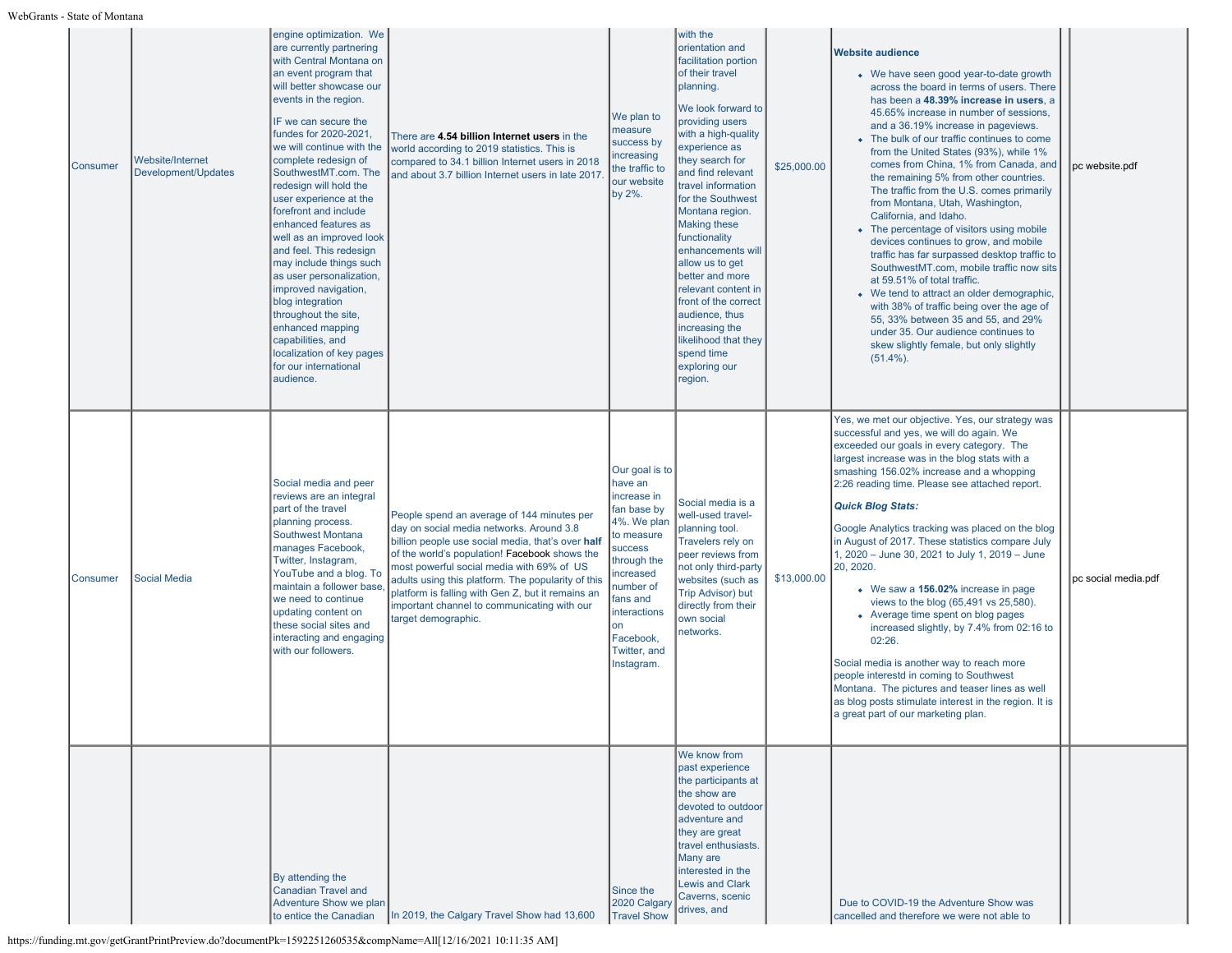| Consumer | <b>Travel/Trade Shows</b> | traveler to come to<br>Southwest Montana.<br>We will have a large<br>display of the Southwest<br>Montana regional map<br>and we plan to give out<br>travel guides, regional<br>maps, birding brochures<br>and other literature.                                                 | people attend. Most everyone who came to our<br>booth picked up literature and almost all looked<br>at our large map display. In 2019, Canadian<br>Travelers represented the 4 <sup>th</sup> largest group to<br>Southwest Montana at 7%. ITRR Interactive<br>Report                                                                                                                                                                                                                                                                                                                                                                                                                                                                                                                                                                                                                                                                                                                           | was<br>cancelled,<br>our lofty for<br>2021 plan<br>will be to<br>maintain the<br>Canadian<br>Travel at 7%                                                                                                                                                                                                                                                                                                 | traveling to<br><b>Yellowstone Park.</b><br>We have our<br><b>Helena and Butte</b><br>partners from<br><b>Southwest</b><br>Montana at the<br>show and feel that<br>we can make a<br>great presence for<br>the region. Our<br>presence will add<br>depth to those<br>places as well as<br>all of Southwest<br>Montana and<br>especially those<br>along the I-15<br>border.                                                                                                                                                                                                                                                                                                                                                                                                                                                                                                                | \$500.00    | attend. Although the method was not successful<br>in FY21, the strategy is usually successful,<br>therefore we will do again. The funds spent were<br>non-refundable reservation/deposit fees for our<br>booth, they will be credited for next show we are<br>able to attend. Our booth cost has already been<br>paid and will carry over to the next show.                                                                                                                                                                                                                                                                                                                                                                                                                                                                                                                                                                                                                                                                                                                                                                                                                  |                          |
|----------|---------------------------|---------------------------------------------------------------------------------------------------------------------------------------------------------------------------------------------------------------------------------------------------------------------------------|------------------------------------------------------------------------------------------------------------------------------------------------------------------------------------------------------------------------------------------------------------------------------------------------------------------------------------------------------------------------------------------------------------------------------------------------------------------------------------------------------------------------------------------------------------------------------------------------------------------------------------------------------------------------------------------------------------------------------------------------------------------------------------------------------------------------------------------------------------------------------------------------------------------------------------------------------------------------------------------------|-----------------------------------------------------------------------------------------------------------------------------------------------------------------------------------------------------------------------------------------------------------------------------------------------------------------------------------------------------------------------------------------------------------|------------------------------------------------------------------------------------------------------------------------------------------------------------------------------------------------------------------------------------------------------------------------------------------------------------------------------------------------------------------------------------------------------------------------------------------------------------------------------------------------------------------------------------------------------------------------------------------------------------------------------------------------------------------------------------------------------------------------------------------------------------------------------------------------------------------------------------------------------------------------------------------|-------------|------------------------------------------------------------------------------------------------------------------------------------------------------------------------------------------------------------------------------------------------------------------------------------------------------------------------------------------------------------------------------------------------------------------------------------------------------------------------------------------------------------------------------------------------------------------------------------------------------------------------------------------------------------------------------------------------------------------------------------------------------------------------------------------------------------------------------------------------------------------------------------------------------------------------------------------------------------------------------------------------------------------------------------------------------------------------------------------------------------------------------------------------------------------------------|--------------------------|
| Consumer | <b>Printed Material</b>   | We will continue to<br>produce the travel guide<br>It is distributed to<br>individuals interested in<br>traveling to and within<br>the region. We also<br>distribute our regional<br>maps and birding<br>brochures. We will look<br>at a potential motorcycle<br>adventure map. | "Custom print magazines will make a<br>resurgence as a premium content delivery<br>channel due to decreased print competition and<br>a desire by audiences to re-connect with<br>tangible, high quality publications that offer<br>deep content expertise that fills their needs,<br>surprises and delights them." "All Business,<br>Your Small Business Advantage"<br>allbusiness.com<br>85% of people decide on activities after they<br>reach their destination. Aaron Nissen, Digital<br>Marketing Strategist; Governor's Conference on<br>Tourism and Recreation, Big Sky Resort 2018<br>Southwest Montana puts their travel guides all<br>over Montana, and also in Idaho, Washington,<br>and Utah. According to Arrivalists, Montana,<br>Idaho, Washington, and Utah are our top states<br>by arrivals. Arrivalists 2019<br>In 2019, 12% of Southwest Montana visitors<br>used the brochure information racks and 9% of<br>visitors used regional Montana travel guides.<br><b>ITRR</b> | <b>Because of</b><br>the Covie-19<br>we feel that<br>success in<br>this category<br>would be to<br>match our<br>collections<br>with the 2019<br>numbers. in<br>bed tax and<br>by having a<br>99%<br>distribution of<br>our travel<br>guide. We<br>will also<br>continue to<br>monitor data<br>from the<br><b>ITRR, overall</b><br>requests<br>from the call<br>center and<br>online<br>website<br>visits. | Provide a brief<br>rationale for this<br>method:<br>Southwest<br>Montana has<br>many towns,<br>attractions, and<br>outdoor activities<br>which make the<br>travel guide one of<br>the best ways to<br>educate travelers<br>of all these<br>benefits in the<br>region. Brochures,<br>maps and travel<br>guides are the #1<br>in-market<br>nfluence. (Bentley<br>University) 70%<br>of tourist pick up<br>brochures in-<br>market. Bentley<br>University)<br><b>Birding is</b><br>increasing every<br>year and we find<br>that our brochures<br>are in great<br>demand for the<br>serious birder. Our<br>supplies are<br>running low and<br>we will look at<br>doing a reprint.<br>Our regional maps<br>have been<br>partnered with<br><b>Helena and Butte</b><br>and we have<br>made them<br>foldable for our<br>next print. They<br>are gaining<br>popularity and are<br>easy to handle. | \$67,800.00 | Yes, we met our objective to produce and<br>distribute printed promotional materials; our<br>strategy was successful and we will continue this<br>method. We produced 130,000 travel guidea. All<br>requests for travel guides, motorcycle maps and<br>tear-off maps were delivered. We printed 20,000<br>birding brochures that were updated with new<br>artwork; 2500 Tear-off maps, and we printed<br>2,500 motorcycle maps. These were delivered at<br>the brochure exchanges, outlets, and at the BMW<br>Rally and also sent out per requests. See<br>attached printed artwork.<br>We have distributed all (100%) of our travel<br>guides by the time we print our next travel guide.<br>Due to Covid, our bed tax numbers are not up<br>over 2019 numbers. We were down 3%.<br>Please see attached report for a visual of our<br>printed materials. We find that many people like<br>to have printed material in their hands. These<br>pieces have longevity and really give an overview<br>of the whole region. We feel that the travel guide<br>is our most valuable advertising piece.<br>We were successful at fulfilling all requests. See<br>fulfillment report. | pc printed materials.pdf |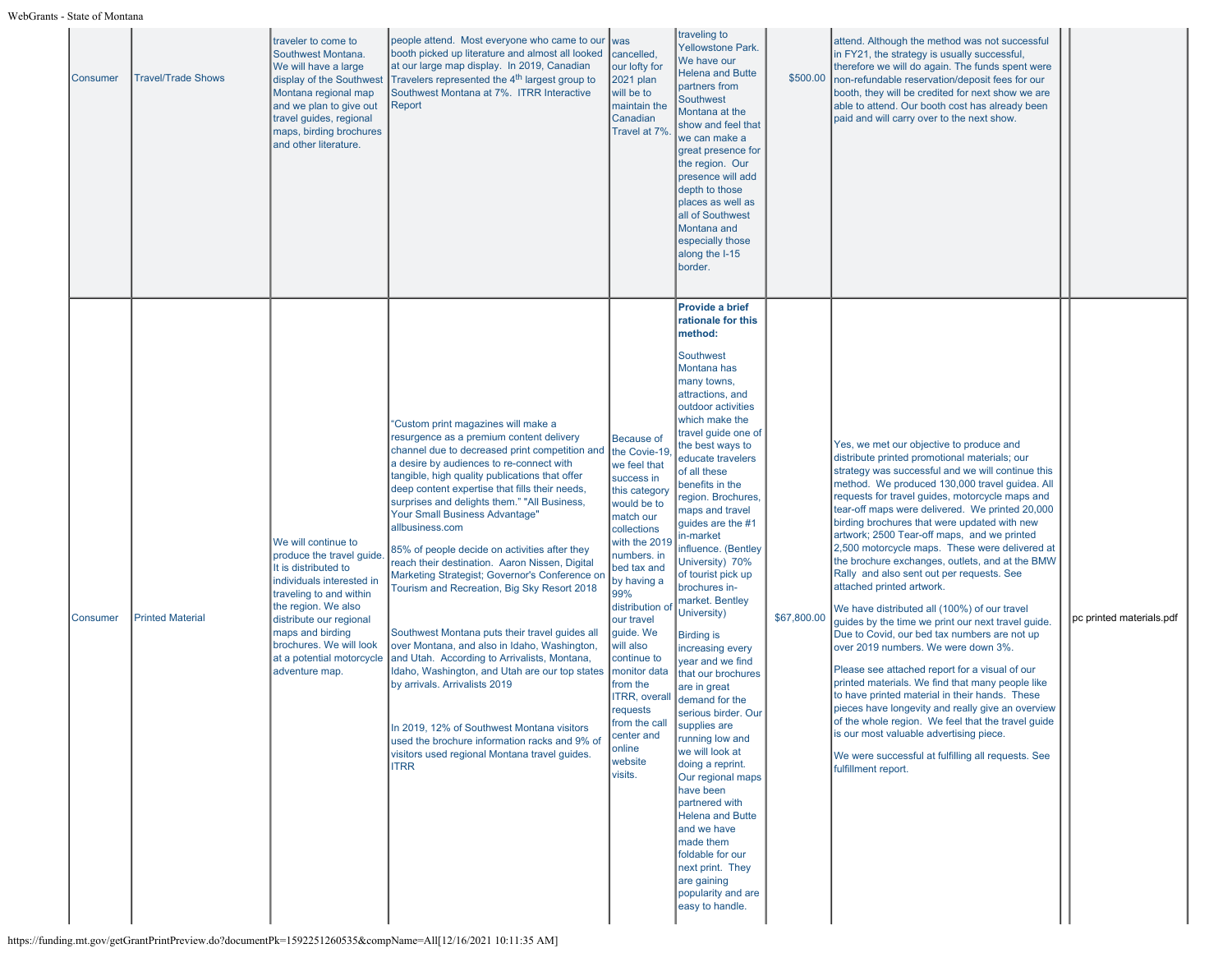| Consumer | <b>Joint Ventures</b> | We will evaluate projects<br>that we can partner with<br>MTOTBD, other regions/<br><b>CVBs/TBIDs and</b><br>members to further<br>stretch the region's<br>marketing dollars on<br>projects. Depending on<br>funding and demand, we<br>will consider partnering<br>on the Greater<br>Yellowstone and the<br>Crown of the Continent<br>Nat Geo Maps, National<br><b>Park Lewis and Clark</b><br>Brochure and website,<br>Sojern, and the<br>Accommodations<br>Guide. If an opportunity<br>presents itself to partner<br>with Glacier and<br>Yellowstone regional<br>partners, we are<br>interested in<br>participating. Also, we<br>are hoping to do a joint<br>venture with the state<br>niche market of history.<br>Much of this depends on<br>the available funds. | Our Sojern click through rates for FY 2020 so<br>far are at .14% and our Trip Advisor rates are at<br>.11% FY20. We did a joint venture on the<br>Crown of the Continent Nat Geo Map that has a<br>print of 100,000 maps. The requests for these<br>have increased every year and since 2008 over<br>one million have been given out. For the<br>National Parks Lewis and Clark brochures and<br>website project, our requests for Lewis and<br>Clark information is now the third most<br>requested information at our call center. The<br>Greater Yellowstone Map is well distributed at<br>our Lima Rest Stop. | We will do<br>three joint<br>ventures:<br>Lewis and<br><b>Clark Multi-</b><br>media<br>projec,<br>Crown of the<br>Continent,<br>We will<br>measure<br>Lewis and<br>Clark by<br>visitor traffic,<br>Crown of the<br>Continent<br>Map by<br>distribution,<br>and Sojern<br>by click-<br>through<br>rates. | <b>MTOTBD's online</b><br>cooperative<br>programs in the<br>past have<br>provided the<br>region an<br>affordable option<br>to reach certain<br>demographic and<br>geographic target<br>audiences. Our<br>other joint<br>ventures are ways<br>to support travel to<br>the outdoor<br>recreation and<br>partnerships in a<br>few different<br>arenas. | \$5,000.00 | Yes, we met our objective. Yes, our strategy was<br>successsful. Yes, we will do again.<br>We did a Lewis and Clark multi-media joint<br>venture along with the Crown of the Continent<br>Map and Sojern Digital. Sojern information is in a<br>attachment at the bottom.<br>The Lewis and Clark Brocure has done well for us<br>and Lewis and Clark is now third on our list for<br>inquiries at the call center. Lewis and Clark Trail<br>and visitor traffic to this program's websiteand<br>to the four Montana auto tour pages increased<br>significantly. According to Google Analytics,<br>Southwest Montana's auto tour page<br>(https://experiencelewisandclark.travel/southwest-<br>montana/) had a 395% increase in visitors over<br>2020.<br>There were a total of 11,935 internet visitor views<br>of pages with Southwest Montana content and<br>links in 2021.<br>FY21 Map Stats/2021 Stats<br><b>Crown of the Continent Maps Printed (ordered</b><br>July 2021): 80,000 Maps<br># Maps Distributed (Jan.-Oct.<br>2021): 55,132 Maps *Distribution numbers were<br>down, likely due to international border having<br>travel restrictions and some of our larger visitor<br>centers that distribute our map were closed the<br>last two years.<br>Demographics: We're not provided this<br>information from our distributors, as a significant<br>quantity annually is distributed to visitor<br>information centers in Montana, Idaho, and<br>across British Columbia and Alberta. Montana<br>receives individual map orders through our<br>website for domestic and Kootenay Rockies<br><b>Tourism-British Columbia receives</b><br>individual map guide orders through our website<br>for Canada and International. AlbertaSW<br>Regional Alliance and Kootenay Rockies Tourism<br>help us distribute Canada and International bulk<br>order requests.<br><b>MapGuide Sponsors Recognized: Alberta</b><br>Parks & Environment; Alberta SouthWest<br>Regional Alliance; Central Montana Regional<br>Tourism; Flathead-Kootenai Chapter of the<br>Montana Wilderness Association; Glacier Country<br>Regional Tourism; Kalispell Convention and<br>Visitor Bureau; Kootenay Rockies Tourism;<br>Montana Office of Tourism and Business<br>Development; Southwest Montana Regional<br>Tourism; Tourism Fernie; and Whitefish<br><b>Convention and Visitors Bureau</b><br>Sojern Programmatic . Digital banner ads<br>targeted to users on a national level to those<br>interested in travel to Montana . Placement: May<br>- June · 1,708,127 impressions · 1,277 clicks ·<br>0.07% click-through rate • \$7.83 cost-per-click | Joint Venture Lewis and<br>Clark Brochure.pdf |
|----------|-----------------------|---------------------------------------------------------------------------------------------------------------------------------------------------------------------------------------------------------------------------------------------------------------------------------------------------------------------------------------------------------------------------------------------------------------------------------------------------------------------------------------------------------------------------------------------------------------------------------------------------------------------------------------------------------------------------------------------------------------------------------------------------------------------|-------------------------------------------------------------------------------------------------------------------------------------------------------------------------------------------------------------------------------------------------------------------------------------------------------------------------------------------------------------------------------------------------------------------------------------------------------------------------------------------------------------------------------------------------------------------------------------------------------------------|---------------------------------------------------------------------------------------------------------------------------------------------------------------------------------------------------------------------------------------------------------------------------------------------------------|-----------------------------------------------------------------------------------------------------------------------------------------------------------------------------------------------------------------------------------------------------------------------------------------------------------------------------------------------------|------------|-----------------------------------------------------------------------------------------------------------------------------------------------------------------------------------------------------------------------------------------------------------------------------------------------------------------------------------------------------------------------------------------------------------------------------------------------------------------------------------------------------------------------------------------------------------------------------------------------------------------------------------------------------------------------------------------------------------------------------------------------------------------------------------------------------------------------------------------------------------------------------------------------------------------------------------------------------------------------------------------------------------------------------------------------------------------------------------------------------------------------------------------------------------------------------------------------------------------------------------------------------------------------------------------------------------------------------------------------------------------------------------------------------------------------------------------------------------------------------------------------------------------------------------------------------------------------------------------------------------------------------------------------------------------------------------------------------------------------------------------------------------------------------------------------------------------------------------------------------------------------------------------------------------------------------------------------------------------------------------------------------------------------------------------------------------------------------------------------------------------------------------------------------------------------------------------------------------------------------------------------------------------------------------------------------------------------------------------------------------------------------------------------------------------------------------------------------------------------------------------------------------------------------------------------------------------------------------------------------------------------------------------------|-----------------------------------------------|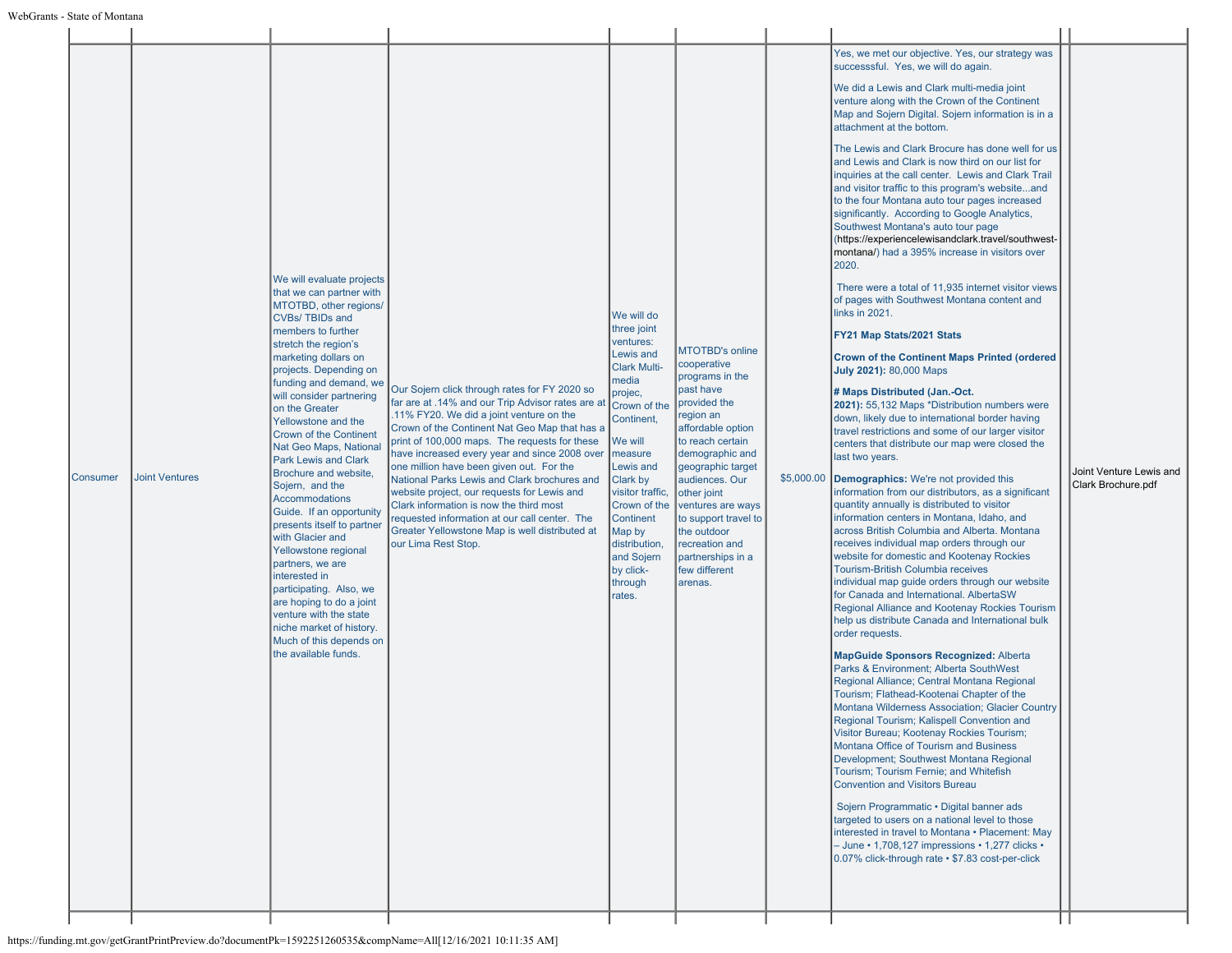| <b>Consumer</b> | <b>Opportunity Marketing</b> | Southwest Montana puts<br>funds in Opportunity<br>Marketing for options<br>that might become<br>available at a later date.<br>We also work with a<br>rural community to help<br>them with a marketing<br>project whcih we will do<br>if more funds become<br>available.                                                                                                                    | The research that we have already done for<br>other segments will apply toward this.                                                                                                                                                                                                                                                                                                                                                                                                                                                                                                                                                                                              | Will be<br>determined<br>at the time of<br>the projects.<br>We will look<br>at increases<br>to our<br>website and<br>click through<br>rates where<br>they apply.                                                               | Not all options for<br>marketing are<br>available at our<br>annual budgeting<br>time. These funds<br>will be used for<br>any unforeseen<br>projects or will be<br>applied to an<br>existing project if a<br>need should arise.<br>If funds are<br>available, we will<br>plan on partnering<br>with a community<br>or corridor to help<br>them get a base<br>for marketing<br>projects.                                                                                                                                                                          | \$2,001.00  | Because of Covid we decided to wait on this<br>category. Yes, we will do again. We plan to do<br>more for the next fiscal year.                                                                                                                                                                                                                                                                               |                                             |
|-----------------|------------------------------|--------------------------------------------------------------------------------------------------------------------------------------------------------------------------------------------------------------------------------------------------------------------------------------------------------------------------------------------------------------------------------------------|-----------------------------------------------------------------------------------------------------------------------------------------------------------------------------------------------------------------------------------------------------------------------------------------------------------------------------------------------------------------------------------------------------------------------------------------------------------------------------------------------------------------------------------------------------------------------------------------------------------------------------------------------------------------------------------|--------------------------------------------------------------------------------------------------------------------------------------------------------------------------------------------------------------------------------|-----------------------------------------------------------------------------------------------------------------------------------------------------------------------------------------------------------------------------------------------------------------------------------------------------------------------------------------------------------------------------------------------------------------------------------------------------------------------------------------------------------------------------------------------------------------|-------------|---------------------------------------------------------------------------------------------------------------------------------------------------------------------------------------------------------------------------------------------------------------------------------------------------------------------------------------------------------------------------------------------------------------|---------------------------------------------|
| Consumer        | Billboards/Out-of-Home       | We would like to keep<br>this marketing segment<br>open as we have<br>discussed it in the past<br>and see that it might be<br>a viable option. We did<br>gas stations videos in a<br>variety of places<br>throughout the region.                                                                                                                                                           | Billboard advertising statistics noted that 38% of<br>drivers stop at an establishment that they saw<br>advertised on a billboard at some point during<br>their ride home, but even more staggering is that<br>24% stopped at the establishment immediately.<br>The Global Billboard Advertising Statistics and<br><b>Dynamics</b>                                                                                                                                                                                                                                                                                                                                                | We would<br>like to have<br>gas station<br>video in at<br>least four<br>different<br>areas around<br>the region<br>with at least<br>100,000<br>videos<br><b>impression</b><br>shown.                                           | We have found<br>that billboards are<br>the main source of<br>turning traffic to<br>several of our<br>attractions<br>including Tizer<br>Gardens, Grant<br>Kohrs Ranch, and<br>an Antique Store.<br><b>Tizer Gardens</b><br>questions and<br>records everyone,<br>every day, and<br>every year that<br>comes to their<br>attraction. Year<br>after year the<br>number one<br>advertising that<br>brings people to<br>Tizer is billboards.<br>Verbal research<br>done with the<br><b>Prison Museums</b><br>and the local<br>antique store said<br>the same thing. | \$1.00      | Yes, we met our objective. Yes, our strategy was<br>successful and yes, we will consider doing again.<br><b>Gas Station TV</b><br>•:15 video across 21 gas stations from YNP to<br><b>GNP</b><br>•Missoula, Billings, Butte-Bozeman DMAs<br>*264 total screens for 14 weeks<br>524,866 impressions<br>This option was a way to entice visitors to<br>Southwest Montana while they were already in<br>Montana. | pc Out of Home.pdf                          |
| <b>Consumer</b> | Multi-Media Marketing        | This seament will include<br>funds for multimedia<br>projects that have both a<br>print and digital<br>component, such as a print<br>advertisement with an<br>additional digital banner<br>and/or leads. Examples of<br>this will include an<br>advertisement in both the<br>print and online versions of<br>Yellowstone Journal or<br>True West. We may add<br>additional projects as the | Online research tells us that taking advantage of a<br>multimedia advertisement opportunity can be more<br>cost effective and allows us to reach out to different<br>audience demographics. Younger generations can<br>be reached on digital platforms. while some of our<br>older target demographics might prefer a more<br>traditional medium. Print advertising alone can range<br>from \$500 to \$20,000, but we get more for our<br>investment if a lower-cost digital component is also<br>included. A digital component also allows us to more<br>easily monitor and track campaign success.<br>https://www.advertisemint.com/top-6-benefits-of-<br>digital-advertising/, | We plan to<br>track<br>engagement<br>such as<br><b>impressions</b><br>and CTR for<br>digital<br>components<br>as well as<br>circulation for<br>the print<br>portions of<br>hese<br>opportunities.<br>We also hope<br>to see an | From a work-flow<br>perspective, utilizing<br>this method will<br>allow us to take<br>advantage of<br>advertising<br>opportunities that<br>include both a print<br>and digital<br>component without<br>needing to break<br>down print and<br>digital costs<br>separately. In<br>addition, we feel it is<br>always<br>advantageous to<br>participate in<br>advertising<br>opportunities that<br>include a digital<br>component because<br>it is easier to track                                                                                                  | \$10,000.00 | Yes, we met our objective. Yes, our strategy was<br>successful and yes, we will do again.<br>Yellowstone Journal:<br>•337,881 total impressions<br>$\cdot$ 2,104 clicks<br>•0.62% click-through rate<br><b>True West:</b><br>101,242 impressions<br>•410 total clicks (161 banner; 249 email)<br>•0.40% click-through-rate; \$4.39 cost per click                                                             | pc Multimedia-and-<br>Digital SWMT FY21.pdf |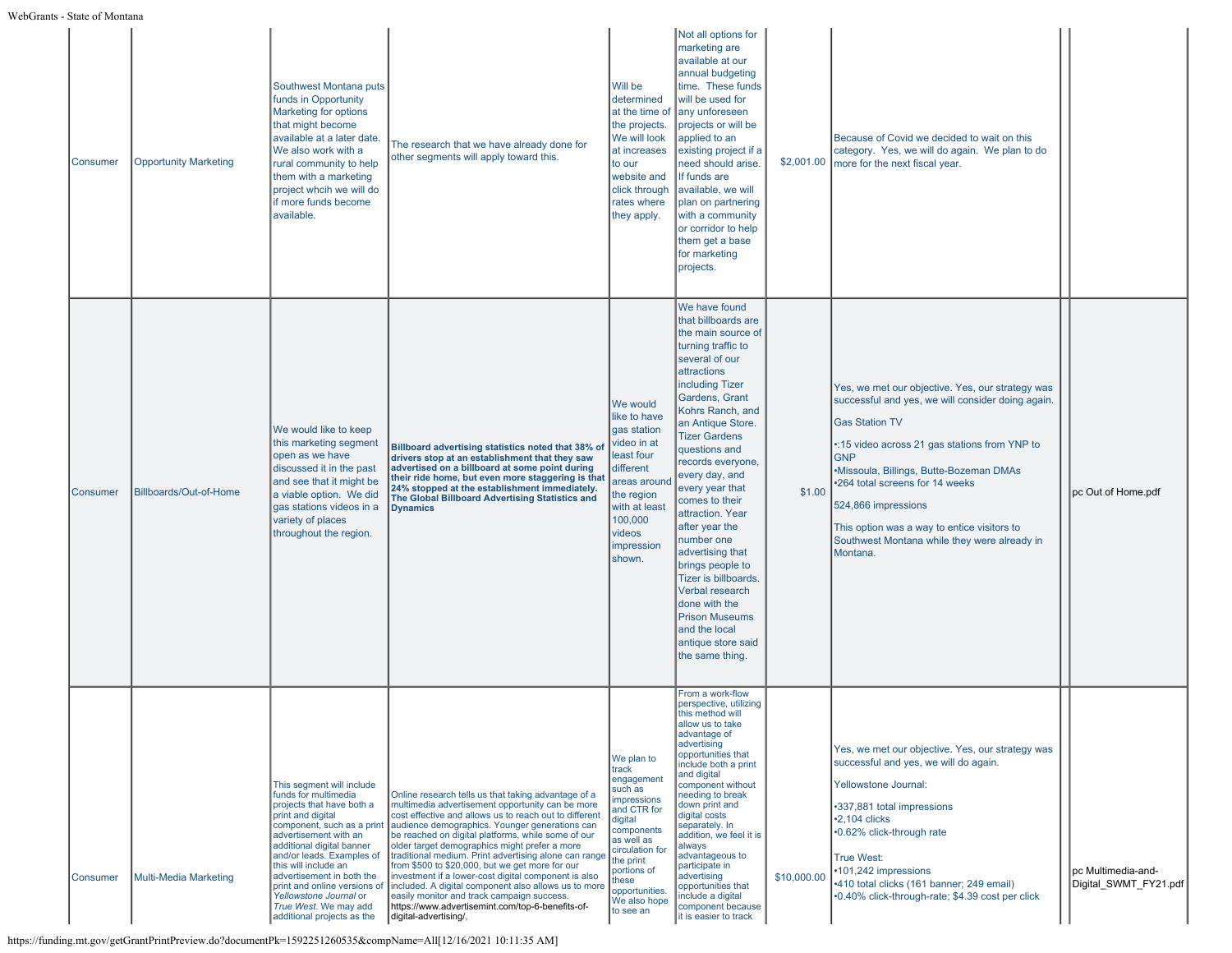|          |                           | opportunity arises and if<br>additional funds become<br>available.                                                                                                                                                                                                                                                                                                                                                                                                                                            | https://smallbusiness.chron.com/advantages-<br>disadvantages-advertising-internet-4029.html                                                                                                                                                                                                                                                                                                                                                                                                                                                                                                                                                                                                                  | increase in<br>traffic on<br>website pages<br>that are linked<br>to these<br>campaigns.                                                                                                                                                                                                                                                                              | engagement with<br>impressions and<br>click-through rates.<br>This also allows us<br>to serve a similar<br>message to two<br>potentially different<br>audiences, some of<br>which may prefer a<br>more traditional<br>medium as opposed<br>to web.                                                                                                                                                                                                                                                                                                                                                                                                             |             | More detail is available in the attached report.<br>We like to do the multi-media marketing as it is a<br>well-rounded form of advertising and tends to<br>give us a great deal for the cost of the projects.                                                                                                                                                                                                                                                                                                                                                                               |  |
|----------|---------------------------|---------------------------------------------------------------------------------------------------------------------------------------------------------------------------------------------------------------------------------------------------------------------------------------------------------------------------------------------------------------------------------------------------------------------------------------------------------------------------------------------------------------|--------------------------------------------------------------------------------------------------------------------------------------------------------------------------------------------------------------------------------------------------------------------------------------------------------------------------------------------------------------------------------------------------------------------------------------------------------------------------------------------------------------------------------------------------------------------------------------------------------------------------------------------------------------------------------------------------------------|----------------------------------------------------------------------------------------------------------------------------------------------------------------------------------------------------------------------------------------------------------------------------------------------------------------------------------------------------------------------|----------------------------------------------------------------------------------------------------------------------------------------------------------------------------------------------------------------------------------------------------------------------------------------------------------------------------------------------------------------------------------------------------------------------------------------------------------------------------------------------------------------------------------------------------------------------------------------------------------------------------------------------------------------|-------------|---------------------------------------------------------------------------------------------------------------------------------------------------------------------------------------------------------------------------------------------------------------------------------------------------------------------------------------------------------------------------------------------------------------------------------------------------------------------------------------------------------------------------------------------------------------------------------------------|--|
| Consumer | <b>Ad Agency Services</b> | We will continue to utilize<br>the services and expertise<br>of Windfall Inc., our current<br>agency of record. We plan<br>to collaborate with them on<br>marketing strategy, print<br>materials, media buys, and<br>other projects they may<br>recommend that are in line<br>with our marketing goals.<br>These funds will be set<br>aside to pay for hourly<br>agency services, which are<br>billed separately from the<br>hard costs of the physical<br>projects such as print<br>materials or media buys. | Online sources show that hiring a creative agency<br>can save our organization time and money on things<br>like payroll taxes, software tools and employee<br>benefits. The average salary for a marketing<br>manager, for example, can be upwards of \$120,000<br>a year (https://46mile.com/5-reasons-why-you-<br>should-hire-an-advertising-agency/). Using a<br>creative agency gives us access to specialized<br>knowledge and resources, as well as up-to-date<br>information on the latest advertising channels-<br>something that is constantly changing and can be<br>difficult to keep up with in-house<br>(https://www.hortongroup.com/blog/benefits-hiring-<br>advertising-agency).              | We will ask for<br>in-depth<br>reporting on<br>their hours<br>worked so we<br>can monitor<br>project<br>success and<br>the<br>effectiveness<br>of this<br>partnership.<br>We will also<br>monitor the<br>success of<br>projects the<br>agency has<br>completed for<br>us through<br>media plans,<br>impressions,<br>click-through<br>rates and print<br>circulation. | Collaborating with a<br>team of experts with<br>a strong background<br>in destination<br>marketing will<br>increase the number<br>of creative minds<br>working on our team<br>and therefore our<br>ability to promote<br>our destination. In<br>addition, using the<br>services of an ad<br>agency saves us<br>money on payroll<br>and frees up time<br>that we would<br>otherwise be<br>spending on<br>creating and running<br>advertising<br>campaigns. Finally,<br>the agency has<br>more advertising<br>connections and<br>buying power than<br>us as an individual<br>organization, giving<br>us a greater return<br>on our investment<br>for media buys. | \$23,000.00 | Yes, we met our objective. Yes, our strategy was<br>successful and yes, we will do again. All hours<br>are accounted for and all projects we did were<br>successful. All information is available in the<br>project completions and hours tracking is<br>attached to payments. Services paid for include<br>creative services, account management, ad<br>placements and monitoring; account<br>management and creative for printed materials,<br>marketing plan development, project evaluations,<br>social media placements and tracking, and gas<br>station video makeups and placements. |  |
| l Film   | Photo/Video Library       | Get small clips of the of<br>the towns in Southwest<br>Montana for use for filming<br>and photo projects for<br>MTOBD to use for<br>submission to film<br>projects. Make an<br>inventory of props and<br>astisans that might be of<br>interest to the film industry.                                                                                                                                                                                                                                          | When a movie or television show shoots on<br>location, it brings jobs, revenue, and related<br>infrastructure development, providing an<br>immediate boost to the local economy. "Our<br>industry pays out 49 bukkuib oer yteat to more<br>than 280,000 businesse, small towns across<br>the country-and the industry itself is comprised<br>of more than 93,000 businesses, 87 percent of<br>which emply fewer tahan 10 people. As much<br>as \$250,000 can be injected into the local<br>economies per day when a film shoots<br>onlocation. In some cases popular films and<br>television shows can also boost tourism."<br>Driiving Economic Growth / Motion Picture<br>Association (motionpictures.org) | Capture four<br>videos of<br>towns to<br>have<br>available for<br><b>MOTBD</b> to<br>use for<br>potential film<br>and photo<br>projects.<br>This will be<br>an ongoing<br>project for 2-<br>3 years.                                                                                                                                                                 | When film<br>production<br>companies contact<br>the MOTBD Film<br>Office, they need<br>information<br>immediately. Our<br>plan is to have a<br>database of<br>Southwest<br>Montana towns,<br>locations, props<br>and artisans<br>available to them<br>that they have our<br>resources at their<br>fingertips.                                                                                                                                                                                                                                                                                                                                                  | \$15,000.00 | No, we did not meet our objective. We will do this<br>strategy again. It was not successful because we<br>didn't do the project. This project was put on hold<br>to work with MOTBD for the next fiscal year.                                                                                                                                                                                                                                                                                                                                                                               |  |
|          |                           | We use Certified Folder<br>to distribute our travel<br>quides in brochure racks<br>and in certain rest areas<br>around the state as well<br>as to Eastern<br>Washington, Coeur<br>d'Alene area, Idaho<br>They also do instate<br>delivery of our birding                                                                                                                                                                                                                                                      | Over 50% of US Travelers consult printed<br>Falls, and Salt Lake City.   materials while making decisions. "Your<br>Printed Visitor Guide can be a Marketing<br>Machine: by Camille Leonard, posted June 6,                                                                                                                                                                                                                                                                                                                                                                                                                                                                                                  | We will<br>measure our<br>success by<br>completing<br>100% of all<br>requests and<br>100%<br>reporting of<br>calls, emails,<br>reader<br>service, and                                                                                                                                                                                                                | The traveler is not<br>as familiar with our<br>region and doesn't<br>know what<br>specifically to ask<br>for. With our<br>travel guides out<br>and available as<br>much as possible                                                                                                                                                                                                                                                                                                                                                                                                                                                                            |             | Yes, we met our objective, we were successful<br>and we will do again. See attached report of<br>monthly and year total of requests by type and<br>number fulfilled. We distributed 9583 travel<br>guides. We don't have the time in our office to                                                                                                                                                                                                                                                                                                                                          |  |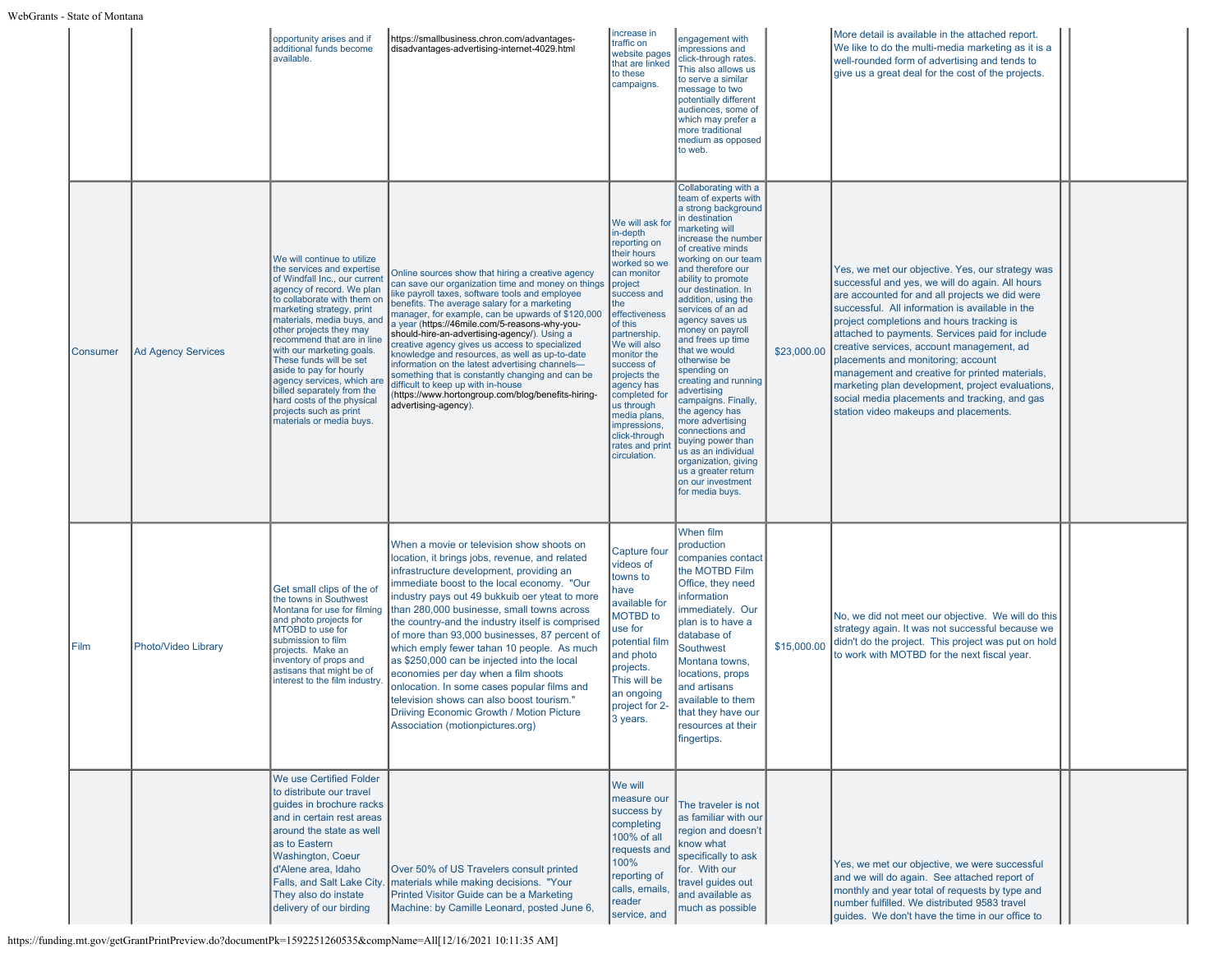| Marketing<br>Support | Fulfillment/Telemarketing/Ca<br>Center       | brochures but for now<br>we will hold up on this<br>unless we receive more<br>funds than palnned. We<br>use Corporate Cost<br>Control to connect with<br>travelers through the cal<br>center. They have also<br>helped make up<br>itineraries for travelers,<br>send out guides for<br>leads that we get, and<br>from inquiries from our<br>website. | 2017. 74% of consumers identify word-of-<br>mouth as a key influencer in their purchasing<br>decision. [Ogilvy/Google/TNS] 56% of B2B<br>purchasers look to offline word-of-mouth as a<br>source of information and advice, and this<br>number jumps to 88% when online word-of-<br>mouth sources are included. [BaseOne                                                                                                                                                                                                                                                                                                                                                                                    | mail or faxed<br>equests. We<br>will track the<br>number of<br>travel guides<br>that are<br>given out<br>and the total<br>interests in<br>attractions<br>and activities<br>that are<br>requested. | and the call center<br>influencing<br>travelers, we are<br>able to make it<br>easier for them to<br>obtain this<br>information as<br>they travel in the<br>region or to<br>encourage them to<br>come back to<br>Montana.                                                                                                                                | \$66,754.00 | directly answer travel related calls and to send<br>out all the travel guides. The call center does a<br>great job at realying information on Southwest<br>Montana, and on fulfilling travel guide requests.<br>They also do a great job reporting on all activity.                                                                                                                                                                                                                                                                                                                                                                | <b>Telemarketing Calendar</b><br>Year 2021 (003).pdf |
|----------------------|----------------------------------------------|------------------------------------------------------------------------------------------------------------------------------------------------------------------------------------------------------------------------------------------------------------------------------------------------------------------------------------------------------|-------------------------------------------------------------------------------------------------------------------------------------------------------------------------------------------------------------------------------------------------------------------------------------------------------------------------------------------------------------------------------------------------------------------------------------------------------------------------------------------------------------------------------------------------------------------------------------------------------------------------------------------------------------------------------------------------------------|---------------------------------------------------------------------------------------------------------------------------------------------------------------------------------------------------|---------------------------------------------------------------------------------------------------------------------------------------------------------------------------------------------------------------------------------------------------------------------------------------------------------------------------------------------------------|-------------|------------------------------------------------------------------------------------------------------------------------------------------------------------------------------------------------------------------------------------------------------------------------------------------------------------------------------------------------------------------------------------------------------------------------------------------------------------------------------------------------------------------------------------------------------------------------------------------------------------------------------------|------------------------------------------------------|
| Marketing<br>Support | <b>TAC/Governor's Conference</b><br>meetings | This money is used for<br>attending TAC and<br><b>Governor's Conference</b><br>meetings and any<br>marketing meetings we<br>attend.                                                                                                                                                                                                                  | The meetings further our understanding of<br>tourism trends, opportunities, and issues. We<br>are able to obtain the opportunities and<br>challenges that are affecting us and share ideas TAC<br>and experiences that can make us better<br>ambassadors for tourism.                                                                                                                                                                                                                                                                                                                                                                                                                                       | <b>By attending</b><br>100% of the<br>meetings.                                                                                                                                                   | Through<br>experience and<br>past engagement<br>for the TAC; the<br>meetings are used<br>for training,<br>professional<br>development and<br>for efficient<br>transfers of<br>information. The<br>information is<br>used to further our<br>understanding of<br>best marketing<br>practices and<br>greater awareness<br>of current trends<br>and issues. | \$1,000.00  | Yes, we met our objective. Yes, the marketring<br>strategy and method was successful. Yes, we will<br>do again. Due to the COVID-19 we did have<br>virtual meetings and that worked for us. The<br>annual Montana Governor's Conferenc on<br>Tourism and Recreation was cancelled. The<br>executive director attending the required quarterly<br>TAC meetings in person and virtually.<br>These meetings are a great way to collaborate on<br>the industry and on our individual projects. It is<br>important to keep connected and informed on the<br>latest trends, happening, issues, and on the<br>professionals in the field. |                                                      |
| Marketing<br>Support | <b>Marketing Plan Development</b>            | <b>The Marketing Plan</b><br>defines the goals and<br>objectives of Southwest<br>Montana in the next<br>fiscal year.                                                                                                                                                                                                                                 | Statistics show that documenting your strategies<br>gives you a 538 percent greater chance of being<br>successful in your efforts. A report from Content<br>Marketing Institute revealed that the majority of<br>B2B marketers rely on content marketing strategies<br>for their results-89 percent, to be exact.<br><b>Clear Goals Improve Chances of Success</b><br>Marketers who set goals have a 429 percent<br>greater chance of reporting successful<br>campaigns, and 81 percent achieve their<br>goals. Setting clear goals is one of the most<br>difficult tasks for marketers, but this work pays<br>off.<br>4 Facts You Must Know Before Creating Your<br>2018 Marketing PlanAuthors: Anja Skrba | We plan to<br>measure<br>success by<br>engaging<br>help from<br>professional<br>organization:<br>and getting<br>approval<br>from the<br>TAC.                                                      | A marketing plan<br>allows an<br>organization to<br>take a strategic<br>look at its<br>marketing dollars<br>and how best to<br>distribute those<br>funds over the<br>course of the year.                                                                                                                                                                | \$800.00    | Yes, we did meet our objective that we did get<br>our plan approved by the TAC. That strategy was<br>successful.<br>We engaged the help of our professional<br>organizations for developing our marketing plan.<br>They are fully educated on the different<br>categories and what is reasonable for goals and<br>metrics. With the volume of information that is<br>needed, their assistance is a huge part of our<br>success.                                                                                                                                                                                                    |                                                      |
| Marketing<br>Support | Administration                               | <b>Administration includes</b><br>personnel, rent, office<br>supplies and basic<br>needs to run an office.                                                                                                                                                                                                                                           | Administrative support makes it easier for a<br>company to run smoothly without any issues<br>whatsoever and it is important to the<br>development of the brand that it is attached<br>with. An administrative support provides<br>business with an enhanced communication<br>system so other departments can run<br>smoothly. admin 0 Administrative<br>service, Blog 5 Reasons Why Your Business<br><b>Needs Administrative Support</b>                                                                                                                                                                                                                                                                   | By staying<br>within the<br>20% of the<br>budget per<br>the rules and<br>regulations.                                                                                                             | The director is<br>responsible for the<br>daily activities as<br>well as the annual<br>cycle of the<br>business.                                                                                                                                                                                                                                        | \$62,000.00 | Yes, we met our objective, yes we were<br>successful and yes, we will do again. We stayed<br>within the budget for administration. Funds were<br>spent on payroll, rent, travel, office supplies,<br>postage, telephone, internet and software. It is<br>essential to have adminstration to fulfill the rest of<br>the projects and the requirements put forth by the<br>rules and regulations.                                                                                                                                                                                                                                    |                                                      |
|                      |                                              |                                                                                                                                                                                                                                                                                                                                                      |                                                                                                                                                                                                                                                                                                                                                                                                                                                                                                                                                                                                                                                                                                             |                                                                                                                                                                                                   |                                                                                                                                                                                                                                                                                                                                                         |             | Yes, we met our objective. Yes, our strategy was<br>successful and yes, we will do again.<br>We did coopertive marketing with several                                                                                                                                                                                                                                                                                                                                                                                                                                                                                              |                                                      |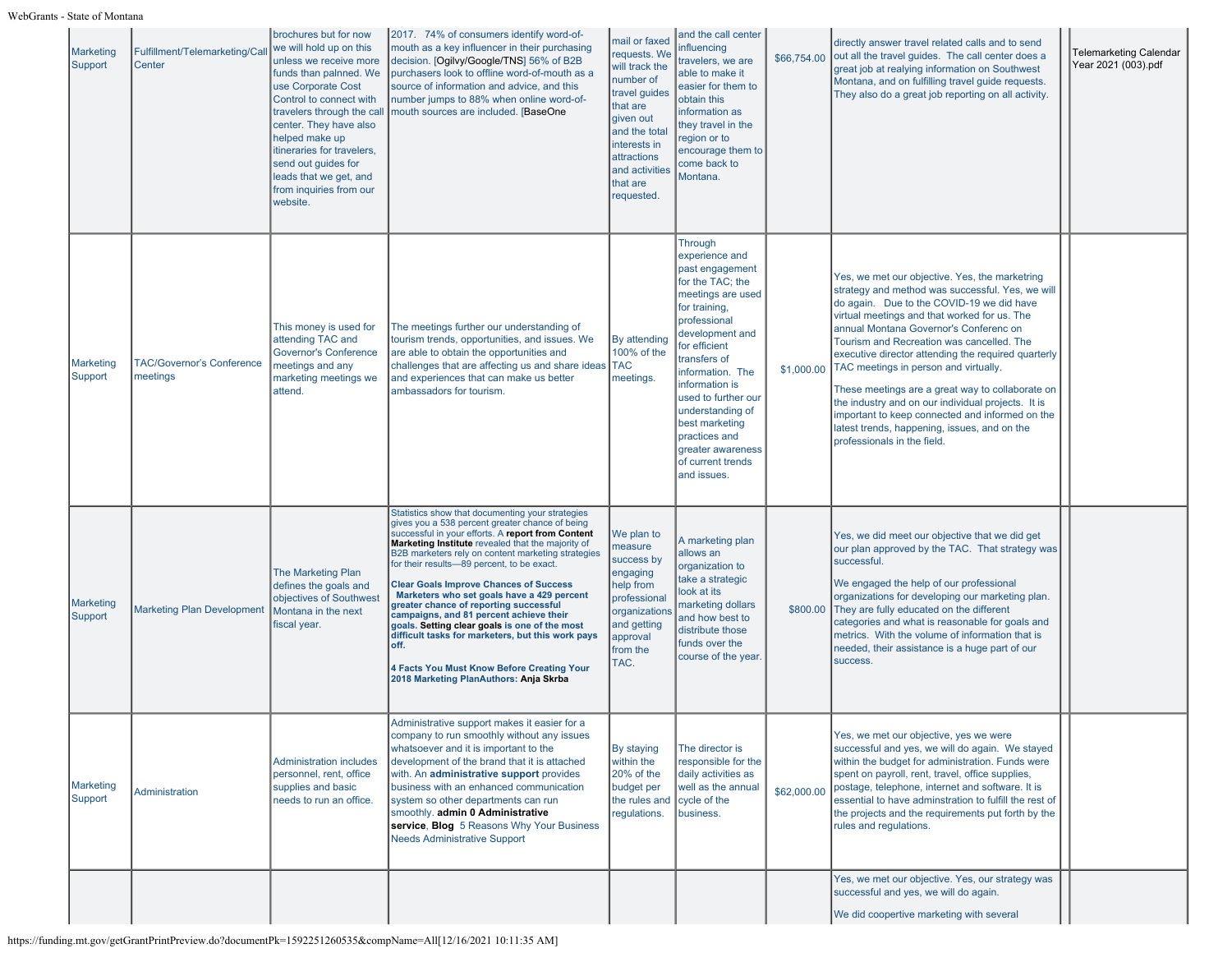| Marketing<br>Support | <b>Cooperative Marketing</b>            | Southwest Montana<br>offers cooperative<br>marketing to qualifying<br>nonprofit organizations<br>in the region. The funds<br>are used to help stretch<br>the marketing dollar of<br>these entities. | Benefits of creating partnership brand<br>marketing programs include:<br>• Broadens the reach of a company's<br>target audience<br>• Increases marketing exposure<br>• Extends its marketing budget<br>• Broadens the scope and purpose of<br>marketing strategy, allowing a company<br>to market in a variety of new ways<br>• Saves money<br>• Help in gaining new customers in new<br>market segments How Strategic<br>Partnership Brand Marketing Can<br>Boost Business Posted on July 15,<br>2011 by Leeanne Lowe                                                                                                                                                                                                           | We plan to<br>do seven<br>cooperative<br>narketing<br>projects with<br>our partners<br>in the region. | When our cities<br>and attractions<br>can market their<br>businesses, it<br>helps to bring in<br>tourists. This is a<br>benefit to the<br>whole state.                                                                                                                                  | \$6,000.00 | partners including Anaconda, Boulder, Jefferson<br>County, Lincoln Chamber, Lincoln Sculptures in<br>the Wild, and the Powell County Chamber.<br>Please see the attached document for more<br>information.<br>Anaconda Brochure Distribution - brochure<br>distributed by Certified Folder.<br>Anaconda Local Development - Anaconda Quick<br>Guide<br><b>Boulder Brochure Delivery</b><br>Jefferson County - brochure<br>Lincoln Chamber - brochure print<br>Lincoln Sculptures in the Wild - brochure print<br>Powell County Brochure print and brochure<br>distribution<br>Southwest Montana likes to have these<br>cooperative marketing projects with the region<br>and particularly in the rural communities. We feel<br>that this is a great way to help the rural areas in<br>the region. All projects were important for each<br>community and they were all successful. All<br>projects listed were completed and each county<br>had an increase in bed tax this summer. | pc cooperative<br>marketing.pdf                         |
|----------------------|-----------------------------------------|-----------------------------------------------------------------------------------------------------------------------------------------------------------------------------------------------------|----------------------------------------------------------------------------------------------------------------------------------------------------------------------------------------------------------------------------------------------------------------------------------------------------------------------------------------------------------------------------------------------------------------------------------------------------------------------------------------------------------------------------------------------------------------------------------------------------------------------------------------------------------------------------------------------------------------------------------|-------------------------------------------------------------------------------------------------------|-----------------------------------------------------------------------------------------------------------------------------------------------------------------------------------------------------------------------------------------------------------------------------------------|------------|------------------------------------------------------------------------------------------------------------------------------------------------------------------------------------------------------------------------------------------------------------------------------------------------------------------------------------------------------------------------------------------------------------------------------------------------------------------------------------------------------------------------------------------------------------------------------------------------------------------------------------------------------------------------------------------------------------------------------------------------------------------------------------------------------------------------------------------------------------------------------------------------------------------------------------------------------------------------------------|---------------------------------------------------------|
| Marketing<br>Support | Outreach                                | <b>Voices of Tourism</b><br>educates the public on<br>the benefits of tourism to<br>our region and to<br>Montana.                                                                                   | Developing successful relationships is critical to<br>our success in both our personal and<br>professional lives. The Power of Understanding<br>People shows you how to establish and<br>develop extremely effective relationships by<br>providing you with techniques to better identify<br>and understand the intrinsic needs of others. As<br>a result, you will achieve better team dynamics,<br>increased sales and client satisfaction, higher<br>levels of employee engagement and<br>performance, and even more satisfying<br>marriages and friendships. The Power of<br>Understanding People: The Key to<br>Strengthening Relationships, Increasing Sales,<br>and Enhancing Organizational<br>Performance Dave Mitchell | By the<br>amount of<br>exposure<br>Voices of<br>Tourism is<br>able to<br>generate.                    | <b>Voices of Tourism</b><br>provides data and<br>information to the<br>public on Montana<br>tourism. It would<br>be difficult for<br>each of us to do<br>this individually<br>with our time<br>constraints.                                                                             | \$1,500.00 | Yes, we met our objective. Yes, our strategy was<br>successful and yes, we will do again.<br>Voices of Tourism utilized digital media to<br>communicate industry updates and events to<br>stakeholder group of 460. Also maintained social<br>media channels across Facebook and Twitter.<br>Hosted 8 community business education<br>roundtables bringing together business leaders<br>and policy makers. Starting in early 2021, hosted<br>weekly outreach and education meetings bringing<br>together over 100 partners. Provided<br>educational programs illustrating the value of the<br>visitor upon request.                                                                                                                                                                                                                                                                                                                                                                | pc Voices of Montana<br>Tourism.pdf                     |
| Marketing<br>Support | <b>Marketing/Publicity</b><br>Personnel | use funds outsite of<br>administration to apply<br>toward marketing and or<br>publicity.                                                                                                            | Southwest Montana may The success of our previous online campaigns<br>offer promising supporting research and<br>statistics. Our FY19 consumer placements-<br>which included yielded 2,991,179 digital<br>impressions with an average click-through rate<br>(CTR) of .20%.                                                                                                                                                                                                                                                                                                                                                                                                                                                       | We plan to<br>use publicity<br>marketing<br>position if<br>needed.                                    | We will at times do<br>a plublicity push<br>such as we are<br>right now with out<br>"Dig the Distance.<br>Dig the View"<br>campaign. We<br>coordinate social<br>media and website<br>information to<br>coincide with the<br>message we are<br>sending out to our<br>potential visitors. |            | Yes we met our objective - to use this category if<br>needed - we didn't need it this year. Yes, we will<br>\$1.00 do again next year so we have this in place<br>should the need arise.                                                                                                                                                                                                                                                                                                                                                                                                                                                                                                                                                                                                                                                                                                                                                                                           | Job Description Publiciy<br>Marketing<br>Personnel.docx |
|                      |                                         | In addition to the PR<br>efforts by the Montana<br>Office of Tourism,<br>Southwest Montana also                                                                                                     | It might be hard to believe, but 92% of                                                                                                                                                                                                                                                                                                                                                                                                                                                                                                                                                                                                                                                                                          | We will have<br>a front-line<br>tour for Big                                                          |                                                                                                                                                                                                                                                                                         |            | Yes, we did meet our objective. Yes, our method<br>was successful but was impacted by the virus as                                                                                                                                                                                                                                                                                                                                                                                                                                                                                                                                                                                                                                                                                                                                                                                                                                                                                 |                                                         |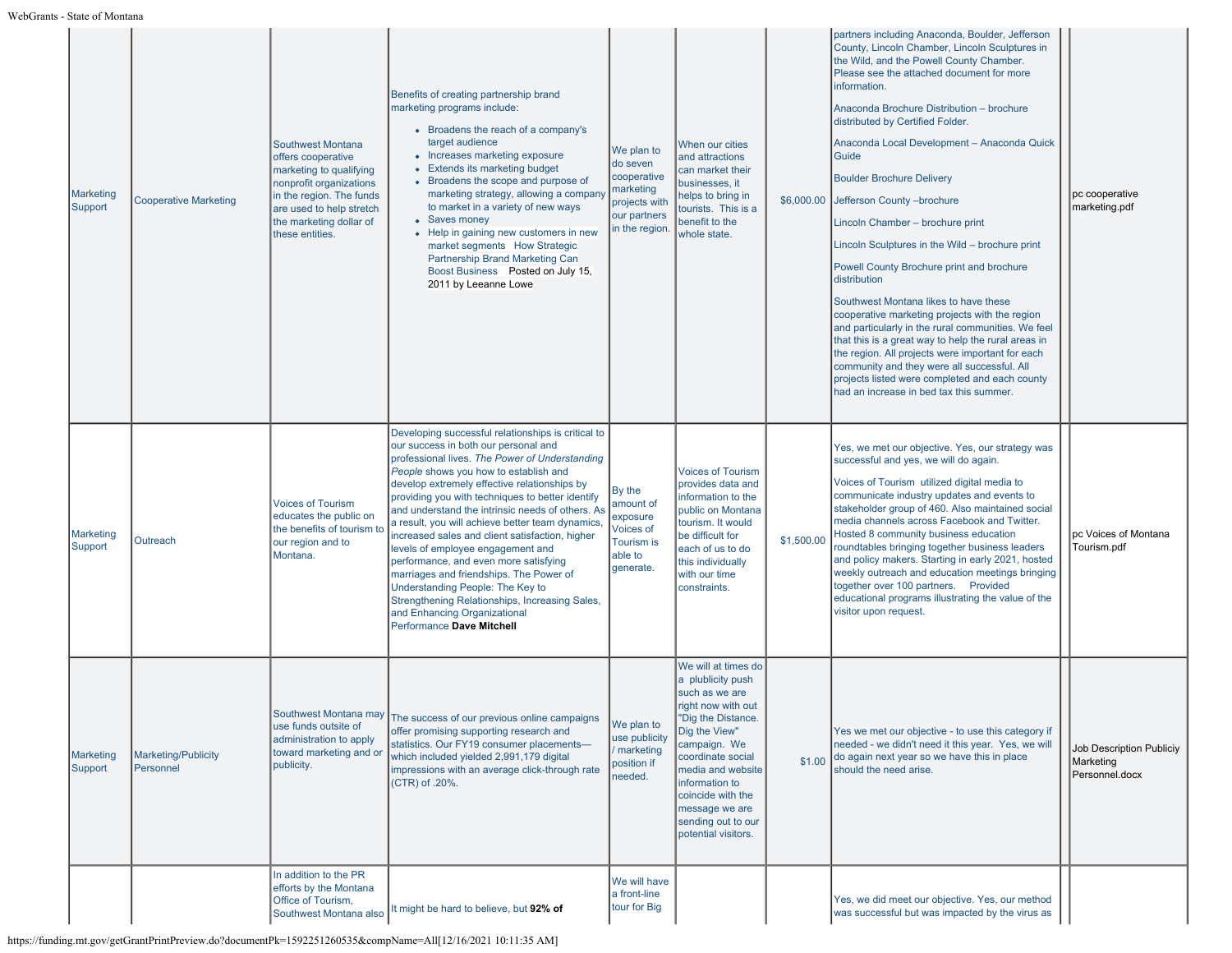| Publicity | <b>Press Promotions/Media</b><br>Outreach | solicits targeted editors,<br>journalists and social<br>media influencers to<br>write about the region.<br>We also respond to<br>reactive press requests<br>website, social media,<br>direct calls to our PR<br>agency and through<br><b>MTOTB, Southwest</b><br>Montana plans to work<br>with MTOT and others<br>as requested for press<br>trip assistance in our<br>region. | <b>consumers</b> trust influencers more than they<br>would an advertisement or a celebrity<br>endorsement. The use of influencer content is a<br>good way around the issue of ad blocking<br>Isoftware. too. <b>10 Stats That Will Make You</b><br>Rethink Digital PR<br>Word-of-mouth has been shown to improve<br>marketing effectiveness by up to 54%.<br>MarketShare] Over 90% of marketers who<br>employ an influencer marketing strategy in<br>social media believe itis successful. " 2018<br>Cyber Security Stats & Facts" | $ $ Sky<br>employees o<br>Virginia City.<br>We would<br>like frontline<br>employees to<br>tour Virginia<br>City /<br>Nevada City<br>and get<br>familiar with<br>what all is<br>offered in<br>Ithese two<br>attractions. | We find that the<br>more our<br>neighboring areas<br>Iare familiar with<br>attractions in our<br>region; the more<br>likely they will<br>send their<br>travelers to<br>Southwest<br>Montana. |              | not as many frontline people could get away as<br>we had hoped. Yes, we will do again. We plan to<br>do more in this category for the next fiscal year.<br>This frontline tour was well received and all the<br>particpants had fun. Virginia City welcomed the<br>\$2,000.00 particpants and helped them to get a real feel for<br>all the activities between Virginia City and<br>Nevada City. We will do this again next year for<br>lanother town.<br>The partipant list and the itinerary are attached. | pc frontline tour.pdf |
|-----------|-------------------------------------------|-------------------------------------------------------------------------------------------------------------------------------------------------------------------------------------------------------------------------------------------------------------------------------------------------------------------------------------------------------------------------------|------------------------------------------------------------------------------------------------------------------------------------------------------------------------------------------------------------------------------------------------------------------------------------------------------------------------------------------------------------------------------------------------------------------------------------------------------------------------------------------------------------------------------------|-------------------------------------------------------------------------------------------------------------------------------------------------------------------------------------------------------------------------|----------------------------------------------------------------------------------------------------------------------------------------------------------------------------------------------|--------------|--------------------------------------------------------------------------------------------------------------------------------------------------------------------------------------------------------------------------------------------------------------------------------------------------------------------------------------------------------------------------------------------------------------------------------------------------------------------------------------------------------------|-----------------------|
|           |                                           |                                                                                                                                                                                                                                                                                                                                                                               |                                                                                                                                                                                                                                                                                                                                                                                                                                                                                                                                    |                                                                                                                                                                                                                         |                                                                                                                                                                                              | \$335,607.00 |                                                                                                                                                                                                                                                                                                                                                                                                                                                                                                              |                       |

# *Markething Method Evaluation Attachments*

| <b>Attachment 1</b>  | pc-Joint venture SWMT FY21.pdf |
|----------------------|--------------------------------|
| <b>Attachment 2</b>  | Crown of Continent Map.pdf     |
| <b>Attachment 3</b>  | pc website front page.pdf      |
| <b>Attachment 4</b>  | Newsletter Links.pdf           |
| <b>Attachment 5</b>  | SWMT FY21 pie chart.xlsx       |
| <b>Attachment 6</b>  | pc Windfall Hours.pdf          |
| <b>Attachment 7</b>  |                                |
| <b>Attachment 8</b>  |                                |
| <b>Attachment 9</b>  |                                |
| <b>Attachment 10</b> |                                |

## *Marketing Method Budget*

| <b>Marketing Segment</b> | <b>Marketing Method</b>              | Bed tax funded budget | Non bed tax funded budget (optional) |
|--------------------------|--------------------------------------|-----------------------|--------------------------------------|
| Consumer                 | Social Media                         | \$21,000.00           | \$0.00                               |
| Consumer                 | Website/Internet Development/Updates | \$41,659.00           | \$0.00                               |
| Consumer                 | <b>Print Advertising</b>             | \$13,250.00           | \$0.00                               |
| Consumer                 | Multi-Media Marketing                | \$20,263.00           | \$0.00                               |
| Consumer                 | Online/Digital Advertising           | \$8,000.00            | \$0.00                               |
| Consumer                 | Ad Agency Services                   | \$29,125.00           | \$0.00                               |
| Consumer                 | Photo/Video Library                  | \$20,000.00           | \$0.00                               |
| Consumer                 | Electronic Adv - Newsletter, E-blast | \$10,000.00           | \$0.00                               |
| Consumer                 | <b>Printed Material</b>              | \$92,390.00           | \$0.00                               |
| Consumer                 | <b>Travel/Trade Shows</b>            | \$3,500.00            | \$0.00                               |
|                          |                                      |                       |                                      |